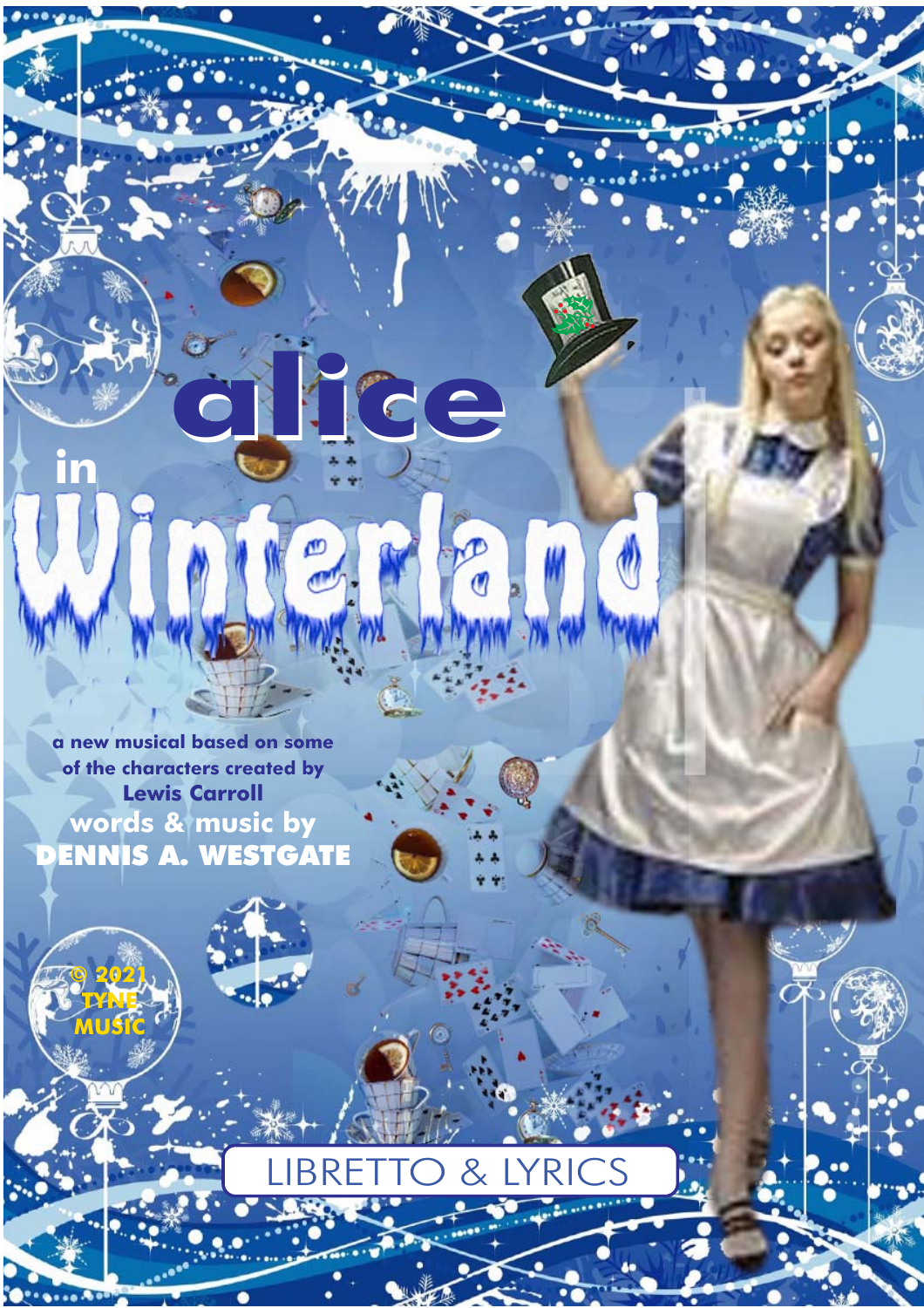## **alice in winterland**

#### **PREFACE**

Bringing the original Alice in Wonderland and Alice through the Looking Glass stories to musical theatre, can be a daunting prospect. The continuity in staging both stories requires many scene and costume changes. To follow these complex tales with all of their twists and turns, can put most production costs well over the budget of most schools, colleges or community groups.

**Alice in Winterland** is a modernised version, using some of Lewis Carroll's most popular characters and adding a couple of my own, to create a new simplified story, in which Alice receives an invitation from the 'Hatter' to his Winterland Tea Party.

There are only two set changes throughout the whole play and as you will see, there's no need for expensive and extensive construction, as from the 2nd Act, each scene leads straight into the next, using music and lighting to achieve the desired effect.

As with any of my original musicals, I'm always aware of the costs involved in producing any show, especially in community theatre, so it has always been my aim to give young, or up and coming talent, the opportunity to perform live on stage This can only be achieved if there is enough finance available to make it possible. *Dennis A. Westgate.*

Full details of all of my work can be found on my website:(https://www.tynemusic.com)

### **RUNNING ORDER**

| ACT 1:          |                                       |  |  |  |  |
|-----------------|---------------------------------------|--|--|--|--|
| ACT 2:          |                                       |  |  |  |  |
|                 |                                       |  |  |  |  |
|                 |                                       |  |  |  |  |
|                 |                                       |  |  |  |  |
| <b>INTERVAL</b> |                                       |  |  |  |  |
| ACT 3:          |                                       |  |  |  |  |
| ACT 4:          |                                       |  |  |  |  |
|                 | Running time approximately 90 minutes |  |  |  |  |

#### **THE COSTUMES**

**Alice's** costume is the traditional blue & white, however as this is a modernised version I would suggest she wore a school uniform using the two colours we all recognise i.e. white shirt/blouse and blue skirt/blazer.

**Charlotte** wears modern day clothing and also plays the Queen of Hearts

(*I leave plenty of time in the libretto for her to change into* **Queenie's** *costume*)

**Bookie's** costume befits her standing as a street cleaner i.e bib & brace overalls.

**Frosty** & Workers, wears white painter's overalls with splashes of frosty silver.

The **Wonderland** characters should be as the Lewis Carroll's originals

Any additional characters will be dressed as explained in the text.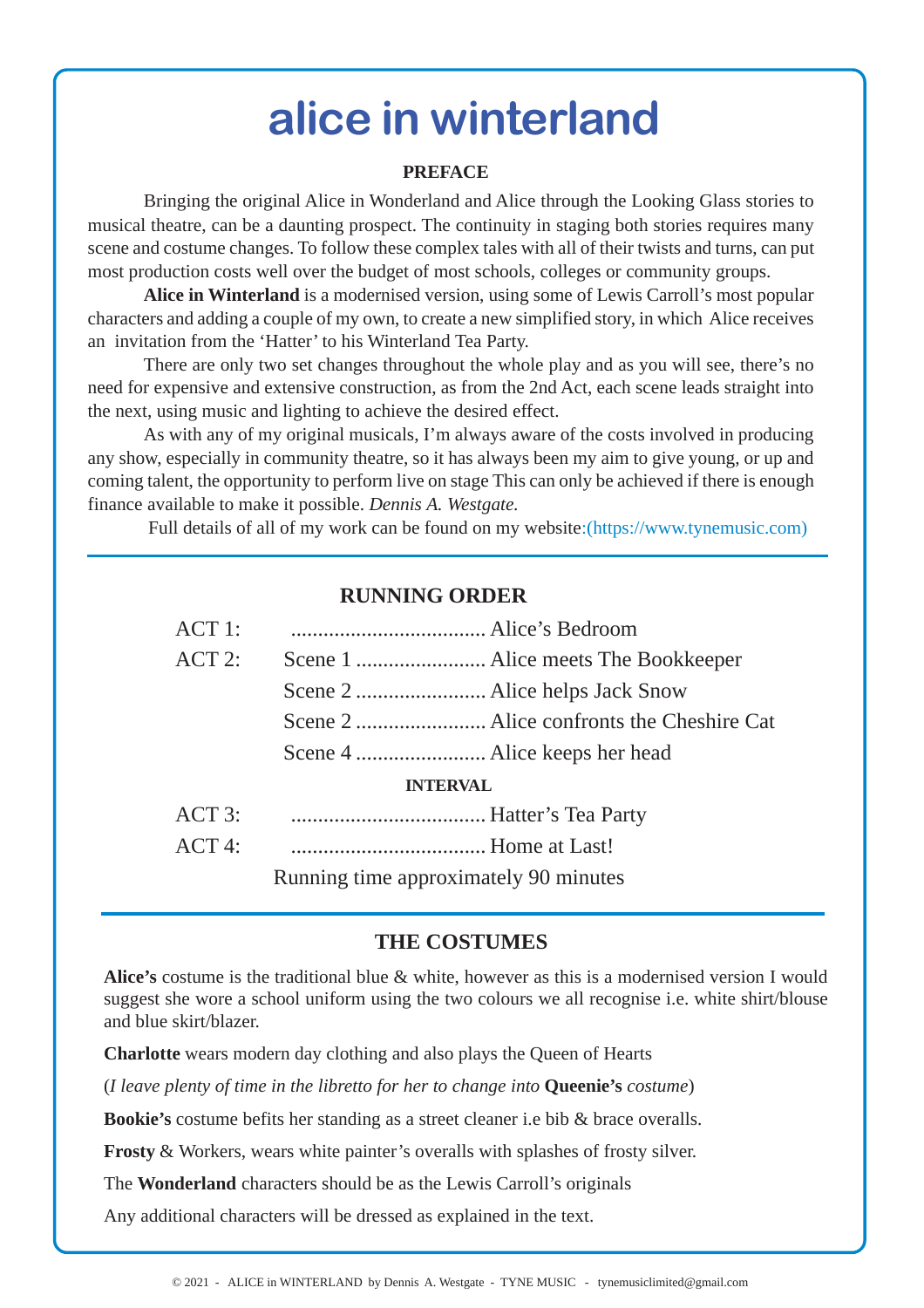# **alice in winterland**

### **THE MAIN PLAYERS**

| QUEENIE (also Charlotte)  Female actor/singer |  |
|-----------------------------------------------|--|
|                                               |  |
|                                               |  |
|                                               |  |

ALSO:- King Henry & the Knave of Hearts (*the trumpeter*)

#### **THE CHORUS**

Various Wonderland Characters • The Frosticles • Playing Cards

### **THE MUSIC**

#### **ALL RIGHTS RESERVED © 2021 Dennis A. Westgate - www.tynemusic.com**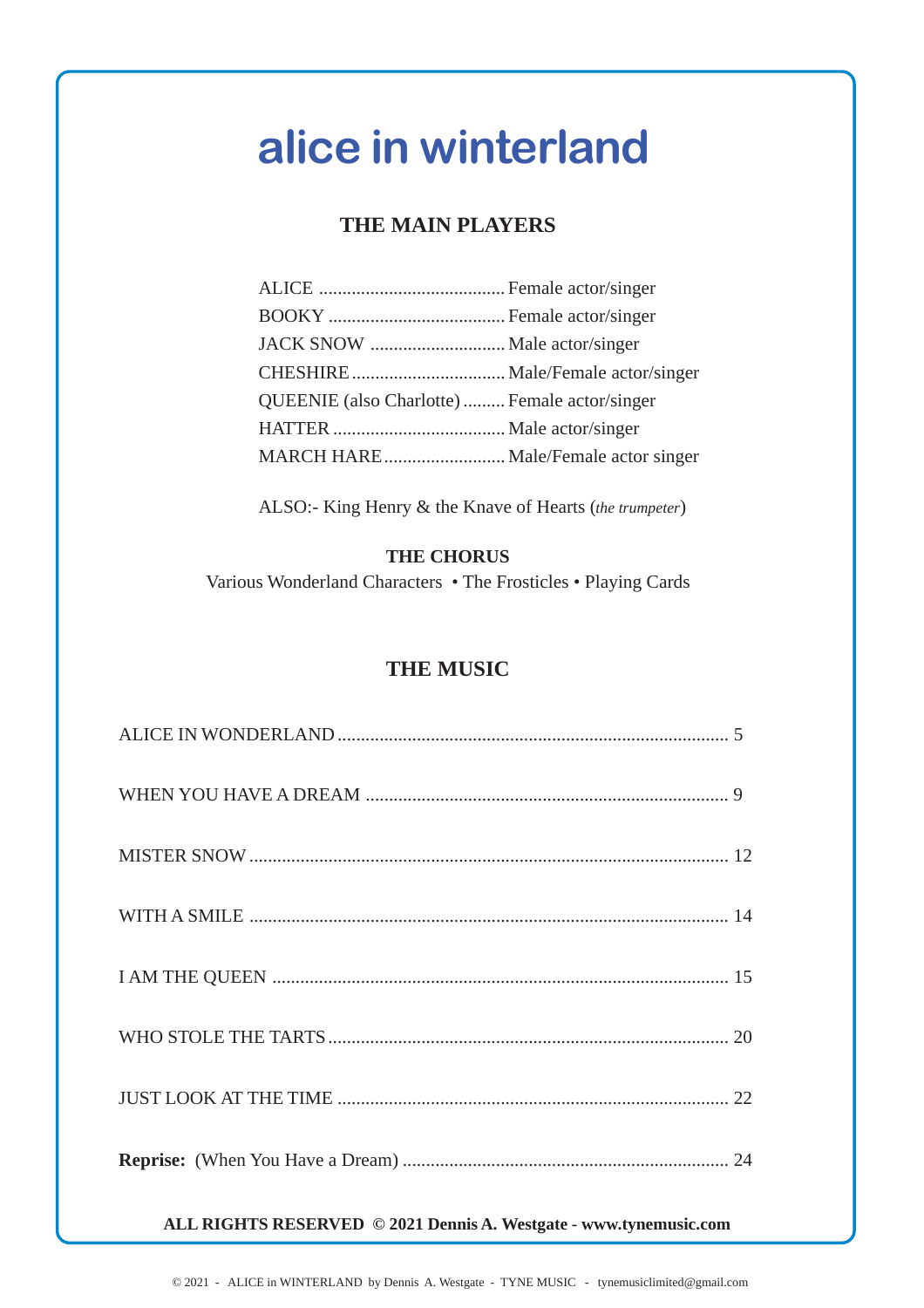## **alice in winterland**



*(Alice's bedroom is a typical teenager's room, decorated as you like. The furniture is mimimal incorporating a unit for books etc., a worktable with chair and a bed. The window can be as simple or more substantial as finance will allow, there is a table under the window. There's a bedroom door but this is optional.)*

### **ACT 1.**

*(As Alice enters followed by her older sister Charlotte carrying a pile of books, she runs across the room and throws herself onto the bed.)*

ALICE Whoooeee! No more school for (*thinks before throwing her arms in the air*) Ages and ages!

- CHARLOTTE (*Plonking the books on the desk*) Meaning, plenty of time to sort this room out.
- ALICE (*Kicks off her shoes and lies back*) No hurry. I'll do it tomorrow

CHARLOTTE (*Wryly*) We know all about your tomorrow's missy.. Funny how it never seems to come around! (*Alice is about to protest*) And NO I'm not helping you out this time..

ALICE (*Sits up*) Please Charlotte. Two of us will get it done in half the time.

CHARLOTTE Mmmm. Which means that doing it on your own, will only take twice as long won't it?

ALICE (*Sighs*) I suppose so. (*timidly*) If you insist (*Charlotte nods*) Oh. Very well.. I'll do it...

CHARLOTTE (*Interupts*) Do it.....(*pursing her lips*) When?

ALICE I was about to say... Today...

.

CHARLOTTE (*Grins*) No more excuses then?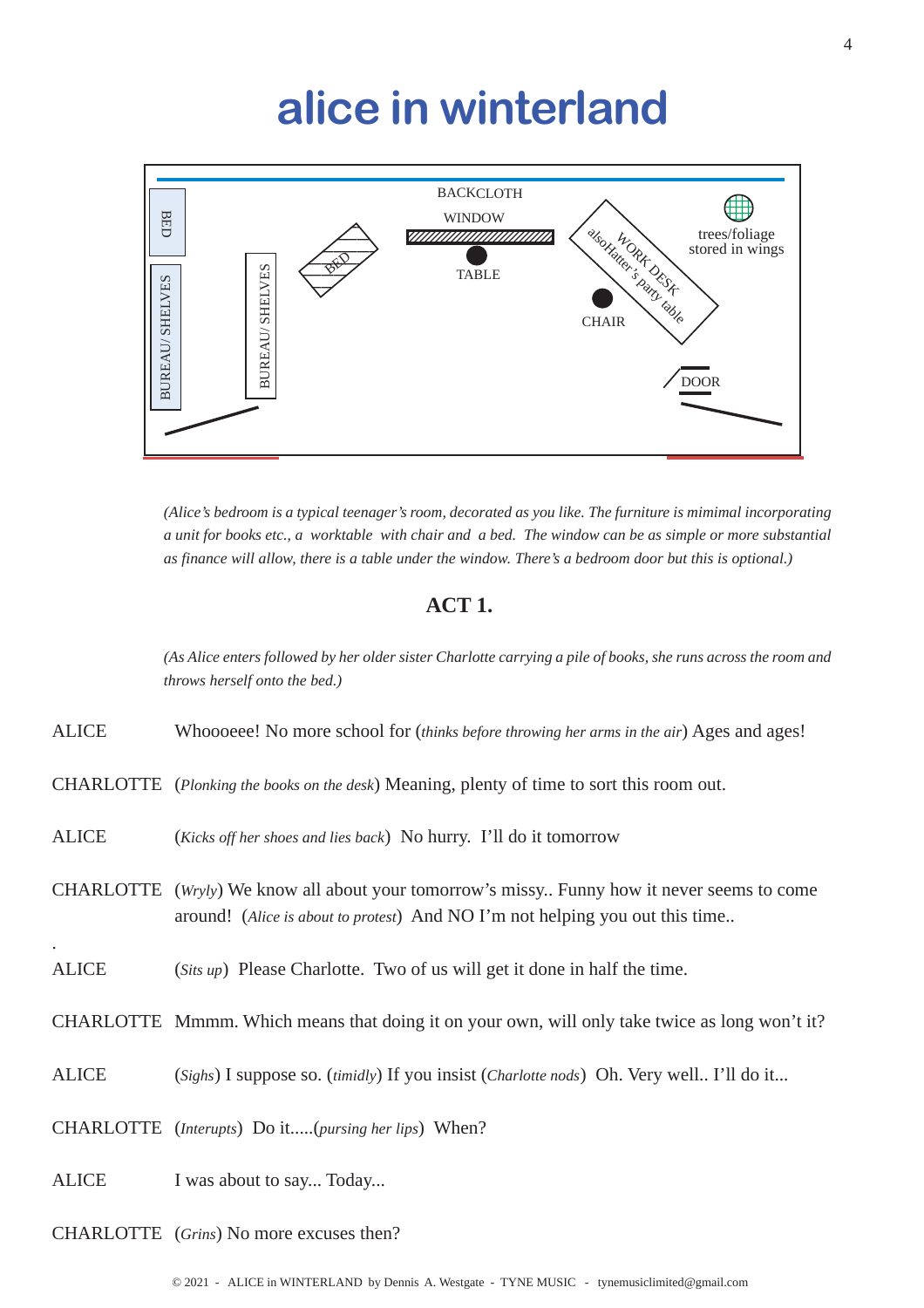ALICE (*Twists her nose*) Tomorrow would have been better

- CHARLOTTE (*Resignedly)* I really don't know why you're making such a fuss. It won't take you that long, then you'll have "Ages and Ages" to do whatever you like.
- ALICE (*Contritely*) Sorry... I always seem to be putting things off these days
- CHARLOTTE (*Warmly*) That's because at your age you think you have all the time in the world.. Believe me Alice.. You don't! (*Taps her with the 'Alice in Wonderland' book*) So best enjoy each day to the full, no matter what you fill it with... (*Hands her the book*) ... Even dreams. (*laughs and makes to exit*)

ALICE Where are you going?

- CHARLOTTE To follow my own destiny... (*Gives a girlish laugh*) I have a date!... (*Exits*)
- ALICE (*with a resigned sigh*) Wish I was older. Not stuck betwixt school, work. (*dreamily*) and dreams...

*(Places the Wonderland book on the desk and sings to herself as she tidies her room, replacing some of the books to the bureau and pausing to look at some of the framed pictures of the Alice in Wonderland characters)*

#### Song: **ALICE IN WONDERLAND**

Was it all in my imagination Was I playing part of someone else. Was it all some wild hallucination On how I'd want to see myself. Was all that world created in my head. Was I awake or soundly sleeping in my bed Will I ever really understand. Am I just Alice, plain little Alice. Or am I Alice in Wonderland.

Could there be a simple explanation For these pictures playing with my mind. Maybe they are all my own creation, From childhood days I've left behind. Would it be wrong to live inside a dream. Some private place, where every cat could have it's cream. Would I ever care to understand, If I were Alice, plain little Alice. Or I was Alice in Wonderland

Sometimes when I'm feeling sentimental. I'll imagine there's another me. And my mind can be experimental, On who I'd really like to be.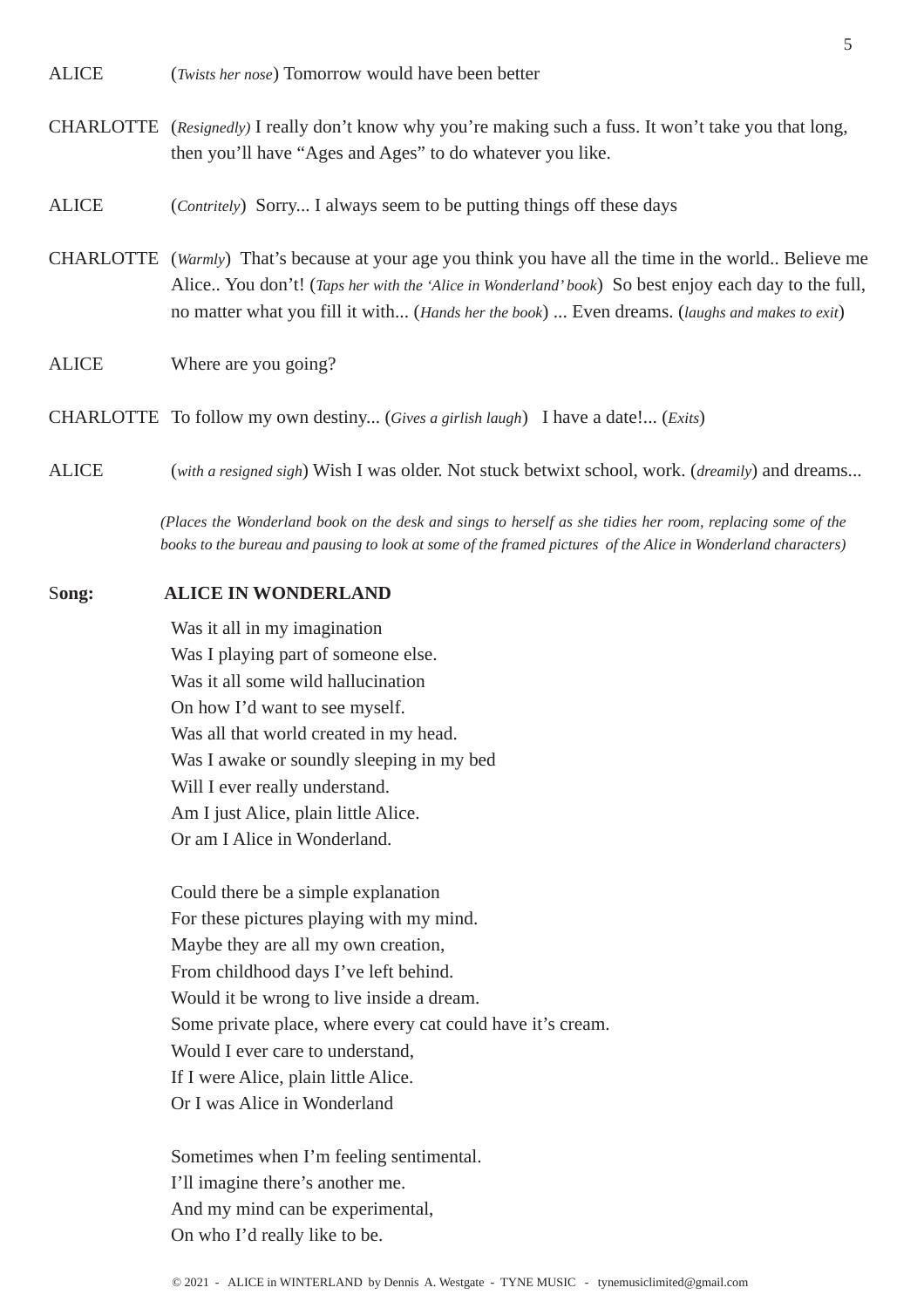- ALICE You won't have, I don't belong here. I'm trying to find my way to the Hatter's Party but I seem to have lost my way.
- BOOKY Oh dearie me! Lost did you say?.. I'm afraid I'm not much good at that sort of thing... Now if you were a 'lost word' I could definately be of some assistance... Words are my forte... That's my main preoccupation you see. Some of the characters are forever dropping their 'haiches' or sometimes getting 'lost for words'.That's when my services are called for.. I pick them all up and put them back where they belong... As you can see, my bin is almost full and it's only half past four.
- ALICE *(Relieved*) Oh thank goodness I've found someone with a bit of common sense. I'm Alice.. You obviously know all about me.
- BOOKY You're one of those Wonderland characters. Oh look! I do believe you are standing on one... (*Alice jumps to one side)* Ah Yes! Chapter six... page fourty eight.. That cat is always preening himself. Doesn't care where he leaves his scratchings.... (*Empties her sack into the wheelie bin*) Now what were you saying?
- ALICE (*Prompting*) Alice..... (*with emphasis*) in Wonderland?

..

- BOOKY Ah! You're **the** Alice in Wonderland? Well what a coincidence. I've just been tidying up those very pages.
- ALICE (*Elated)* Hooray! So you can point me in the right direction
- BOOKY I'd be happy to my dear, unfortunately Wonderland is closing down for the Winter, hence the tidy-up.
- ALICE (*Waving the invite*) But I received an invite to the Hatter's Party!
- BOOKIE (*Looks at it, then throws it back at her*) Obviously another of his silly pranks. I'm afraid he's brought you here under false pretences. Wonderland is closed until next summer.
- ALICE (*Stamps foot*) Ooooh! This is crazy!.. Why is this happening to me?
- BOOKIE Sorry, I don't have the answer,,, although....(*Thumbing through a notebook)* Hmmmm. It appears another author has added a sequel entitled.. 'Alice in Winterland' They're always doing it you know, writing their own interpretation of the original. (*Enlightened*) You must be one of those characters. Oh I do wish someone would inform **me**. *(Excited*) You must tell me how it all ends?
- ALICE (*Aghast*) If I knew that, I wouldn't be stood here asking you (*with emphasis*) where I was... where I am... or.. where I should be! *(Stamps foot in frustration*) I should never have read that invitation. (*Sadly*) I know this may only be a figment of my imagination, but what if I really **am** a part of this crazy world. (*Blows out her cheeks*) And I'm **not** the Alice I think I am..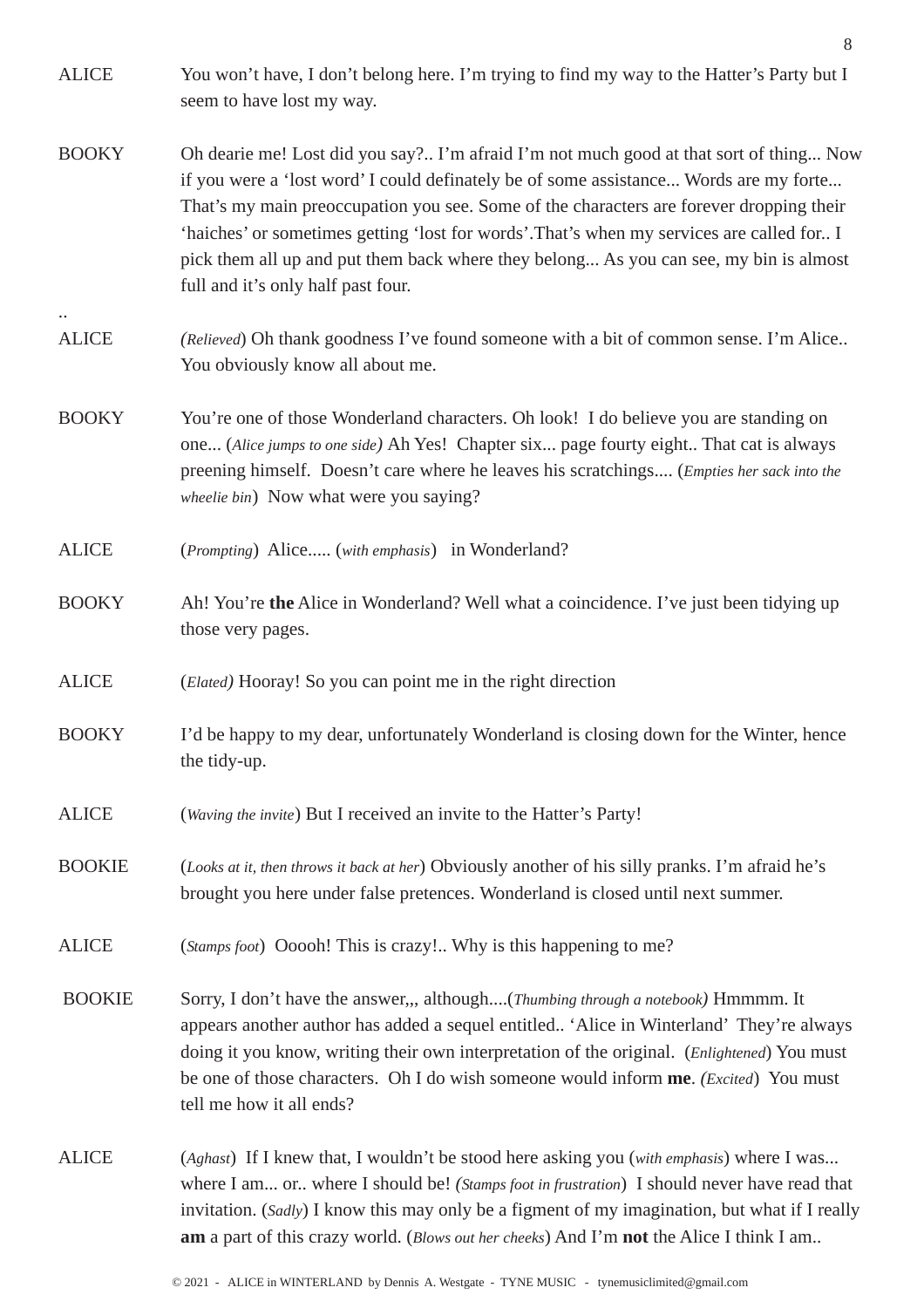*(She heaves a big sigh and hangs her head. Book keeper shakes her head and puts a comforting hand on her shoulder)*

### BOOKY Oh. Come now.Cheer up!. If, as you say, this is only in your mind, then best make light of it and enjoy the experience.

- ALICE I guess so!.. I only wish I could have been in a better story than this.. Everyone around here is positively.. And I do mean positively mad!.. (*Big sigh*) But I guess I can't blame anyone else. After all, this is my dream isn't it?. Hmmph! Why couldn't it have been a dream with a Prince Charming riding in and sweeping me off my feet.
- BOOKY Well my dear. Wherever this story came from I'm sure it will always give many happy hours of pleasure to thousands of readers. Dreams are an experience meant to be shared and enjoyed. After all, where else do all those wonderful stories come from, if not conjured up in our sleep? (*consolingly*) Sometimes they take us to places we'd rather not go. Perhaps brought on by some hidden anxiety, or insecurity or even something so mundane as a heavy meal. (*Brightly*) Whichever, whatever, these things always have a way of sorting themselves out. (*Reassuringly putting a comforting arm around her*) One day you'll look back with a fond recollection of these moments. (*music intro*) Dreams are like falling stars you know. Here for only an instant, but they always leave a trail of incandescent memories in the mind.

#### **SONG: WHEN YOU HAVE A DREAM**

You go from place to place To find a friendly face You're always on your own A child of grace a lonely heart without a home

You think about your life and worries you have known Then hope for better days This road you chose has changed your life in many ways

Too many dreams, like falling stars May disappear into the night But if your world should fall apart, Your morning star will still be bright

So when you have a dream, go tell it to the world Don't keep it in your mind Then one day soon, real happiness You'll surely find So when you have a dream, go tell it to the world Don't keep it in your mind Then one day soon, real happiness I'm sure you'll find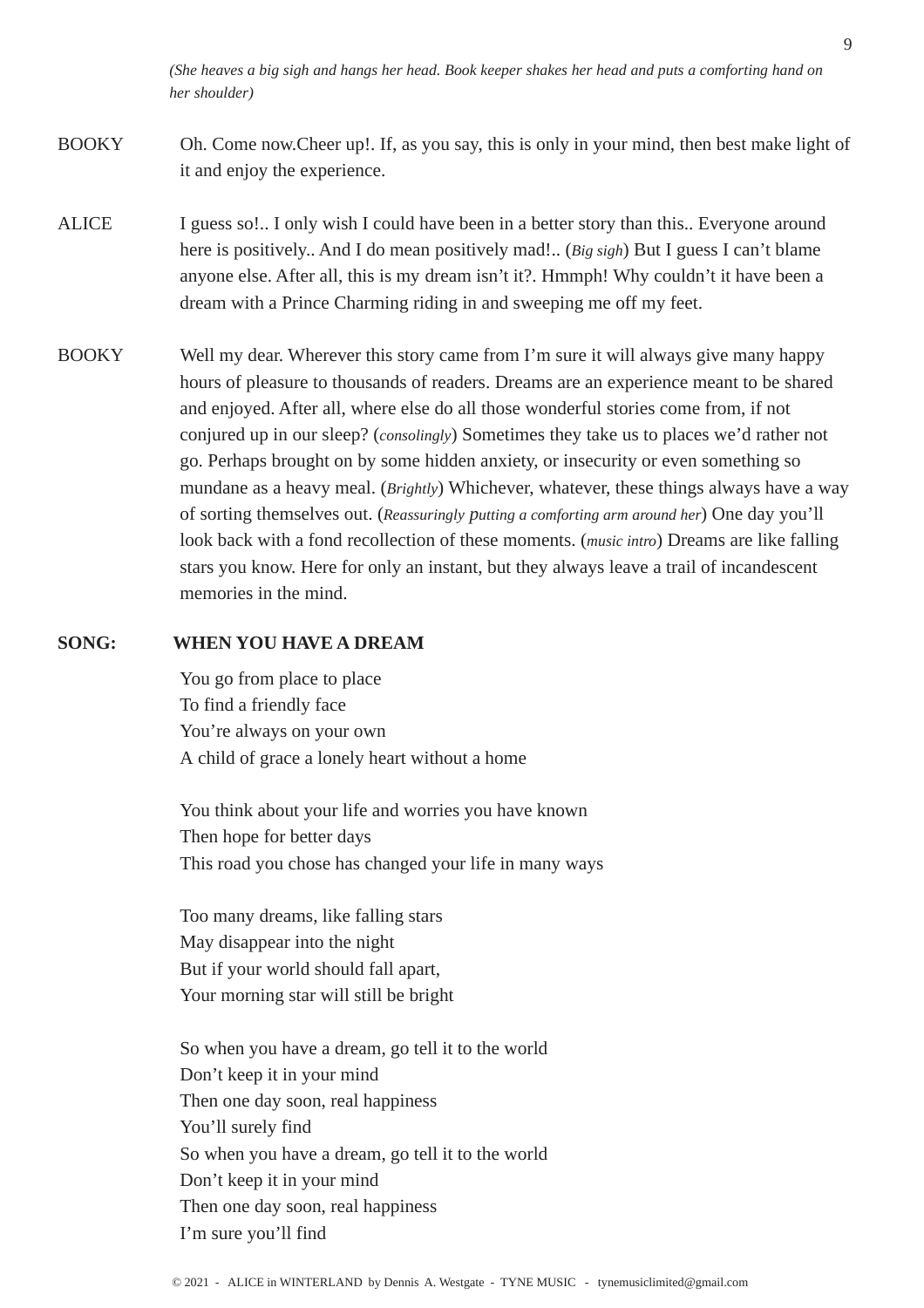- BOOKY (*Taking off her shoulder bag to shake out the remnants before closing the lid on the wheelie bin*) If I could spend enough time in there, I may find the answers to your question, but I'm afraid I must away and return this lot to their rightful pages. *(prepares to exit)* I'm sure the author does not intend for you to remain lost forever. (*Giggles*) What kind of story would that be? (*Bookie exits right singing to herself )*
- ALICE (*More cheerful*) She's right! It's all down to what's going on in here (*taps forehead*) It isn't as though I hadn't been here before. Although I don't recall meeting a 'Bookkeeper' in my last adventure. (*laughs*) I wonder what other surprises lie in store. (*Raising a quizzical eyebrow*) Isn't imagination a funny thing! (*reprise music*) You can go where you like, be who you like and do as you like.

#### Song: **ALICE IN WONDERLAND**

This is all in my imagination And I'm playing part of someone else. This is all some wild hallucination On how I want to see myself. I know this world's created in my head. I'm not awake but soundly sleeping in my bed I don't need to understand. Because I'm Alice, plain little Alice. I'm also Alice in Winterland.

ALICE (*to herself*) "So you'd better get used to it!" ... (*shrugs*) But where **do** I go from here? Left?.. Right?.. Up?... Down?... **Nowhere?** (*She sits on the tree stump @ D.S. right* ) I guess I'll just have to wait and see what happens next....

### **ACT 2: Scene 2.**

*(This is the prompt for Jack Snow and his co-workers (Frosticles) to enter. stage right They're all dressed in white overalls, covered with glitter and hanging strands of silver. They're pulling a \*cart with the trade name '***JACK SNOW & Co. - Painters & Decorators***' Jack wears white bib & brace overalls with painter's cap, also covered in frosty glitter. On seeing Alice, he stops the cart, and whilst the workers take out various decorating items.he removes a 3 step ladder}.*

JACK Well! Who have we here?... Sorry, won't shake hands... You may end up frozen to the spot.. As if you haven't guessed, I'm Jack Snow, Frosty to my cold friends. (*Thumbs at the scenery)* Just putting a few finishing touches to ensure everyone enjoys a Winter Wonderland. Doesn't always work out that way mind you... Global Warming is playing havoc with the temperature these days so I have to spend more time in Summer hibernation, (*his smile changes to concern*) but from your icy countenance I'd guess you've got one or two problems of your own.

*(Opens out the ladder to place one foot on one of the steps)*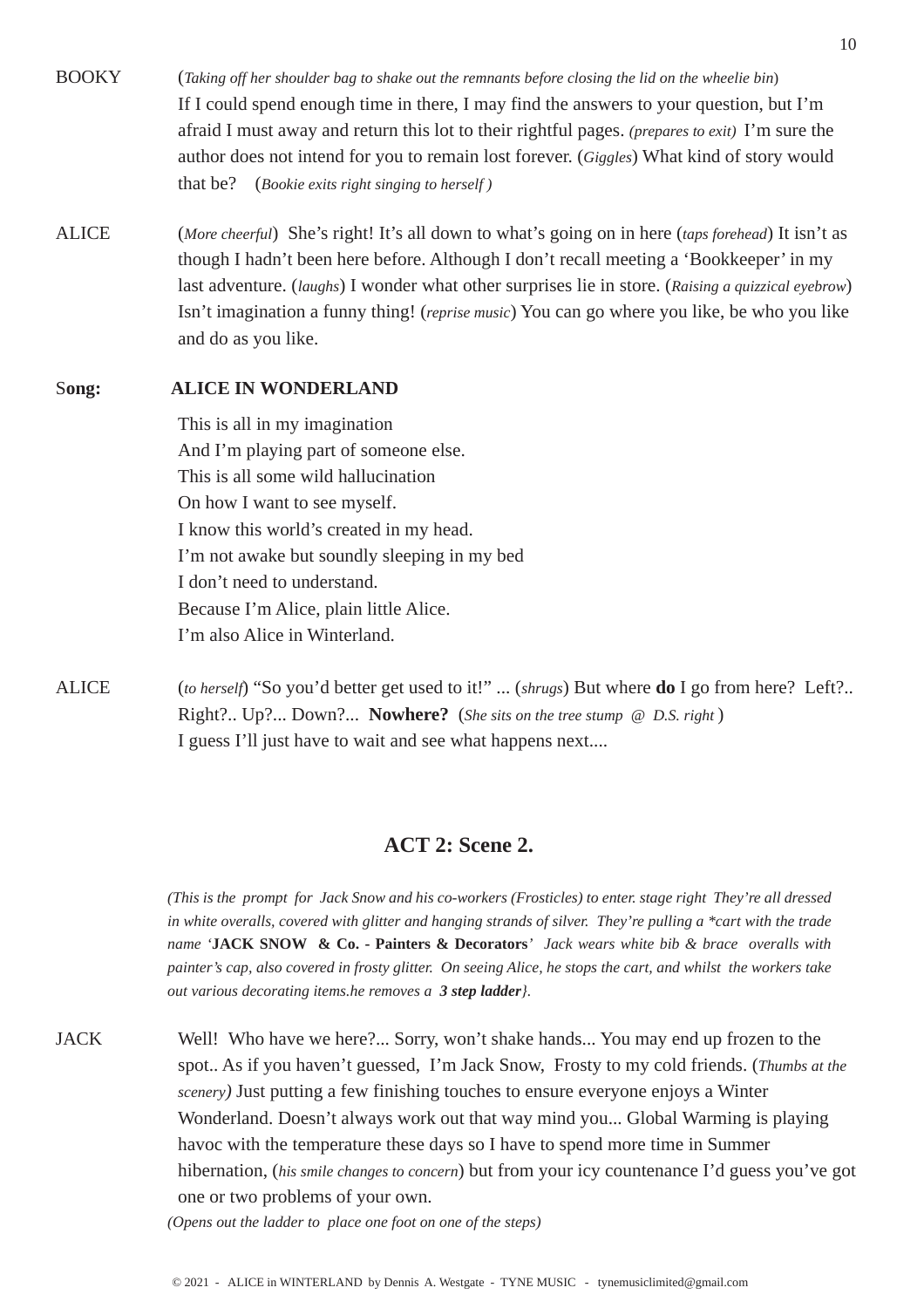| <b>ALICE</b> | (Walking towards him) Only one! I'm trying to find my way back home before Christmas<br>(explains) Home being out there in the real world Not this one I've conjoured from my<br>dreams                                                                                                                                                                |
|--------------|--------------------------------------------------------------------------------------------------------------------------------------------------------------------------------------------------------------------------------------------------------------------------------------------------------------------------------------------------------|
| <b>JACK</b>  | Funny thing dreams! Ain't nothing wrong with a bit of deep thought to get the old mind<br>muscle working. After all, if it weren't for someone from that real world of yours, using a<br>bit of their 'imagination' none of us would be here would we?                                                                                                 |
| <b>ALICE</b> | I guess not, especially when you put it like that. Although it can be most inconvenient when<br>you wish you were somewhere else. Especially when you're here under false pretences.<br>(Sighs) I must admit I'm just as guilty as anyone for letting my imagination run away with<br>me at times.                                                     |
| <b>JACK</b>  | Nothing wrong with that missy!. (Looking around the set) After all, You must be the one<br>responsible for creating this lot. Your idea to have a Winter Wonderland story is<br>fantabulous, notwithstanding the fact that it keeps me (thumbs his helpers) and them in a job.<br>Ain't that so Frostcicles? (They all nod in agreement)               |
| <b>ALICE</b> | (suddenly brightens and curtsies) Well thank you Mister Snow (he admonishes her with a pointed<br><i>finger</i> ) Sorry Frosty I'd love to take all of the credit, but I'm afraid I'm just as much part<br>of this story as you are.                                                                                                                   |
| <b>JACK</b>  | All the more reason to enjoy the ride. I would ask you to join us but you ain't wearing the<br>obligatory uniform and I don't suppose you can fly? (shakes her head) No chance in<br>dreaming up a pair of wings? (shakes head again) Mmmm Pity. It would take us all winter to<br>cover every town, city and woodland if we had to do it all on foot. |
| <b>ALICE</b> | (Shivers) Brrr. I'm not sure I would be cut out for that sort of thing, even with wings!                                                                                                                                                                                                                                                               |
| <b>JACK</b>  | Yeah. I can see you're built for warmer climes.                                                                                                                                                                                                                                                                                                        |
| <b>ALICE</b> | Oh. Don't get me wrong, I really do love the Winter (giggles)                                                                                                                                                                                                                                                                                          |
| <b>JACK</b>  | (Grins) But only in small doses eh? (she nods agreeably) Well I certainly don't want to<br>disappoint my many frosty fans, so I'd better be about my business<br>(music intro as he calls to his workers)<br>Come on guys, let's get this snow-show on the road.                                                                                       |
|              | (During the song, the Frosticless all set about transforming the set into a wintry scene, decorating the trees<br>in silver tinsel etc. and bringing on additional props. Alice is encouraged to lend a helping hand as they sing<br>and dance during the transformation).                                                                             |

11

### **Song: MISTER SNOW**

Soloists He is the one with plenty of style, He is the one to bring on a smile So be brave and come outside, He's gonna take you on a ride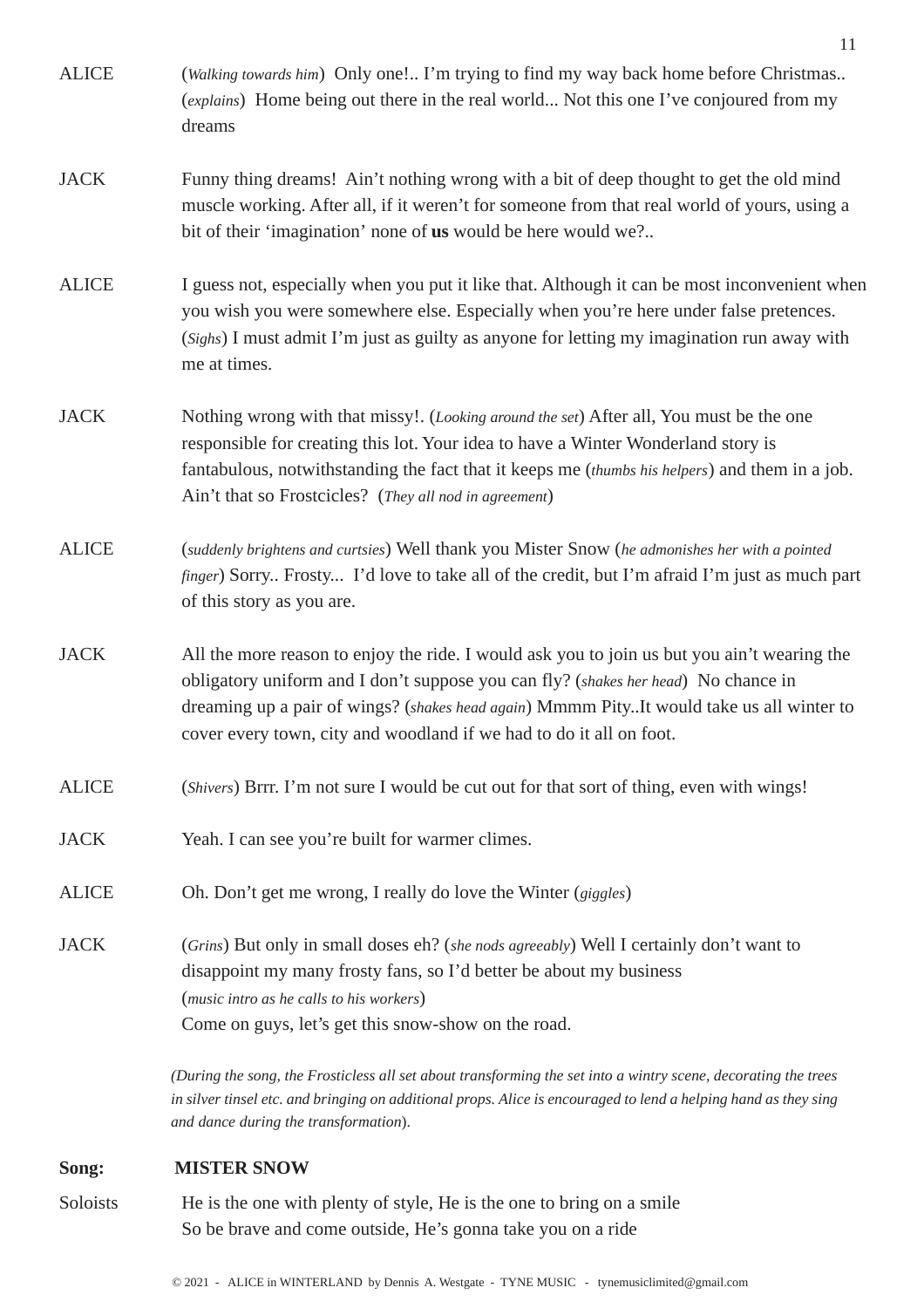CHESHIRE (*Condescendingly*) Dear lady. I wasn't aware that, we we're having a conversation.

- ALICE (*Turns her back*) We aren't.. So you're quite welcome to disappear back to wherever you came from.
- CHESHIRE (*Miaooows*) If only that were possible...It 'appears' I'm unable to 'dis appear' until I'm suitably pronounced "**persona non grata**"
- ALICE (*Turns back to him*) If that means '**Go Away**' then please do. I can see I'm never going to get any sense from conversing with a cat...
- CHESHIRE (*Glibly*) Possibly because you're **not** one of us...(*loftily*) A cat. my dear lady...Does not find it necessary to 'converse' when a look or simple cadence will suffice.(*song intro*)

#### **Song: WITH A SMILE**

Why waste time in idle conversation Telling someone that you really care Poets use their poetry, some resort to sorcery But all I do, is answer with a purr!

I just don't care for making idle chatter Or making time to stop or pause awhile If they were to ask of me, my personal philosophy Well all I'll do, is answer with a smile!

For everybody needs a friendly feline Cheshire, Persian, Manx or Siamese And if you ever get that lonesome feeling Remember we are always here to please

Now I've no time to answer silly questions On the who's, or why's, or where's, or how So if you're seeking clarity, then you must learn to think like me And only deign to answer with mee-ow!

I've never been a one for theorising On whether claws should be out, or be in It doesn't take a lot to see they're very good for climbing trees That's why I always answer with a grin!

For everybody needs a friendly feline Bombay, Tortoiseshell or Russian Blue So if you ever get that lonesome feeling Remember I am always here for you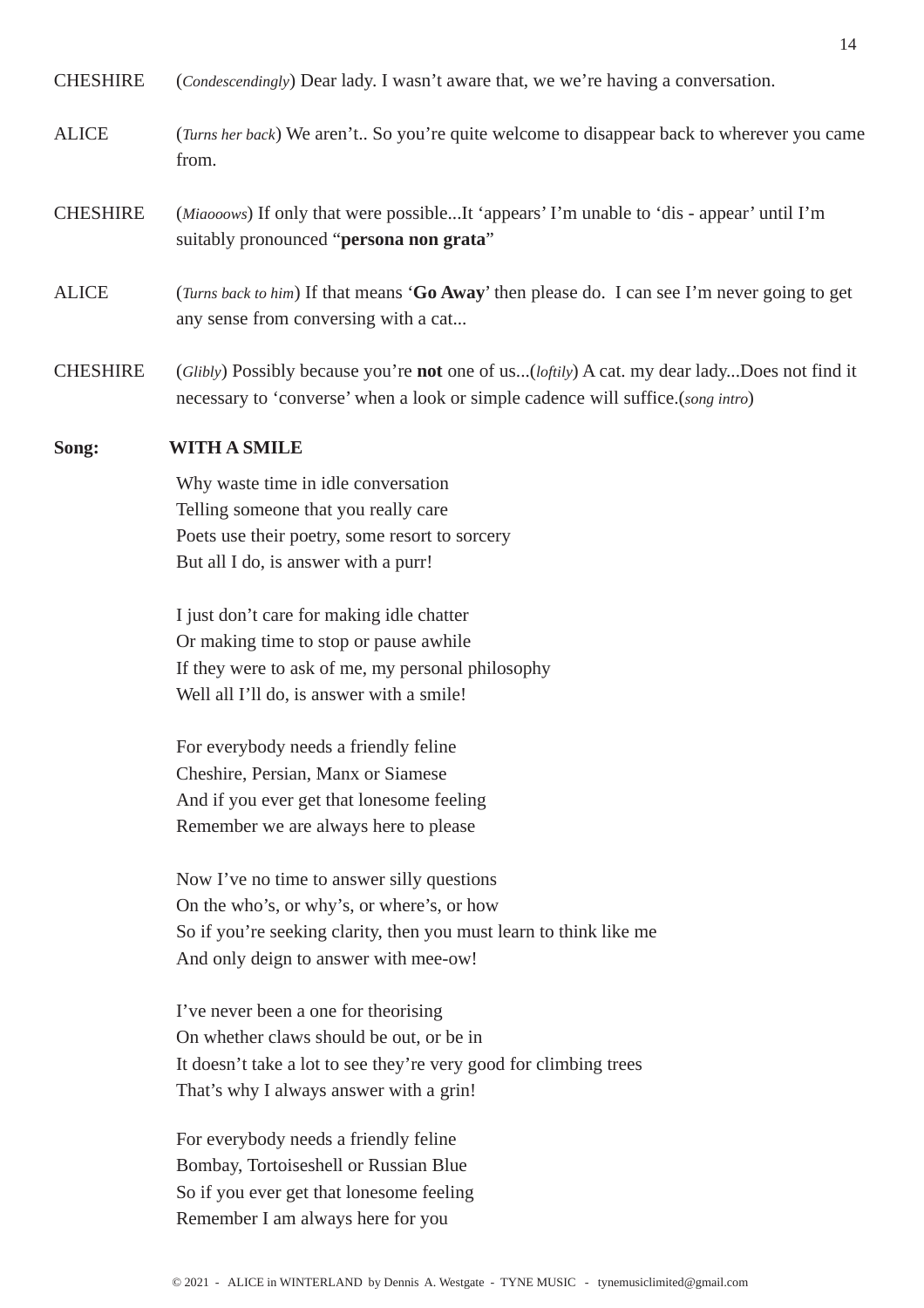- QUEENIE Other?... Other?... There is no other... (*To Henry who's admiring the scenery*) Henry... HENRY!. Tell her!... Oh don't bother!. (*to the others*) Who am I?
- OTHERS The Queen.. The Queen
- HARE Three cheers for the...
- QUEENIE Oh Do shut up...*(music intro*) I'll tell her myself

#### Song: **I AM THE QUEEN**

I am the Queen, the Queen, the Queen The only one there's ever been I am the gracious Queen of Winterland Though my servants are all cards And I work them very hard They're a happy and contented little band

Although I have a friendly disposition And more inclined to lead than to be led. Don't feel inclined to insubordination Or you may very quickly lose your head

I am the Queen, the Queen, the Queen The finest one you've ever seen It is the simple things that make me cry For I positively fear, executing someone dear Then to have to watch their head go rolling by

My persona as you see, is one of caring A paragon of virtue, so they say I'm not a one who would believe in sharing I always have the last word anyway

*royal hand in assistance to rise)*

I am the Queen, the Queen, the Queen The greatest one there's ever been It is my chosen destiny to reign Should you feel you're in dispute, it's far wiser to be mute Than to be without a place to keep your brain

Some say I have an evil disposition Some others think me just a touch unkind But when I put them in the kneel position (*they all kneel*) They very quickly seem to change their mind *(At the end of the song, Queenie indicates everyone to rise from their kneeling positions, but giving Alice the*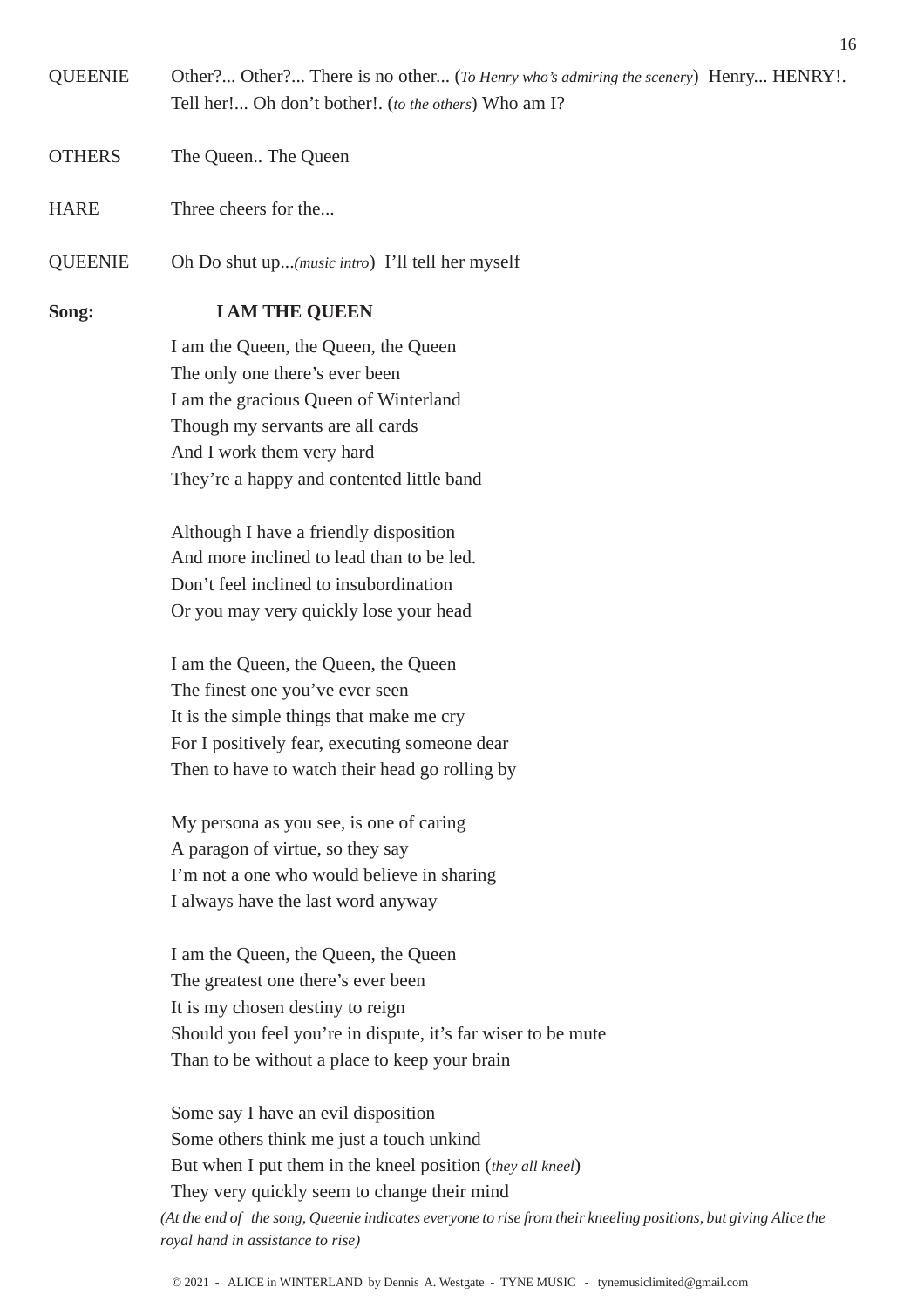#### **ACT 3:**

*(Scene as before and opens with Hatter, Doormouse, Hare & plus any additional characters (i.e. playing cards, servants etc, ) carrying in the table ,chairs and food. All under the Hatter's erratic direction. getting everyone in a muddle and making a complete mess of the proceedings.Accompanied with a suitable silent movie style musical theme. The table/desk has been pre-set with paper plates/cutlery/imitation cakes etc)*

HATTER Don't put it here!... Put it there!.. No not there.... Somewhere over there...Next to whatever next!... (*Reading from a long list and ticking them off.*) Two hundred sausages on porcupine quills... Loads and loads of nicey icy buns with hundreds and thousands of sprinkly things... Who's got the custard tarts? (*one of the characters holds out a tray*).. Those are the ones for throwing at the guests... Where are the ones for dipping in the gravy? .. (*Taking the pile of Xmas napkins from another character who is placing them neatly on the table*) That's not the way to do it... (*Throwing them around the table haphazardly*).. That's the way to do it...

> *(Alice enters and surveys this chaotic scene with horrified realisation of what's about to come. The Hatter immediately grabs her)*

HATTER You're just in time to help lay the table. This lot haven't got a clue!.. Totally disorganised!

ALICE (*To herself*) This is no dream... It's a nightmare!. (*to Hatter)* Sorry but I've decided not to stay.

HATTER But you must!... I insist!... There's no one left to pour the tea. (*Shaking dorrmouse awake*) You there!... Where's the teapot?... (*Doormouse falls asleep again*) Oh Never mind.. (*to Alice*) See what I have to put up with!... Can you make Turkish Delight?... One of my favourites, next to fairy cakes that is!...(*Looks at his watch*)

> *(Alice throws up her hands in despair and turns to leave but has no idea which way to go. There is a fanfare of trumpets and the Queen of Hearts is seen to arrive from the back of the theatre to make her way down to the stage area, followd by her entourage of playing cards and King who hurries behind her, crown askew. Alice double takes and hides amongst the workers, who all tremble at the sound of the fanfare. Hatter is the only one showing total disregard as the Queen mounts the stairs to the stage area.)*

- HATTER (*to Queen*) Ah just in time to butter the bread... We're having mock turtle soup for starters , followed by peanut and cucumber sandwiches....
- QUEENIE You stupid man... We are here by special request. (*to Henry*) Show this person our invite...(*Henry passes over the invite*)
- HATTER (*Reads Loudly*) A Wonderful Winter Extravaganza in honour of her most gracious Majesty. (*waving it in her face*) Exactly my point... This must be a counterfeit!.. (*Tears it into little pieces and tosses them over his shoulder*) Now if you don't mind. We must get on.. Everything must be ready for her majesty's arrival...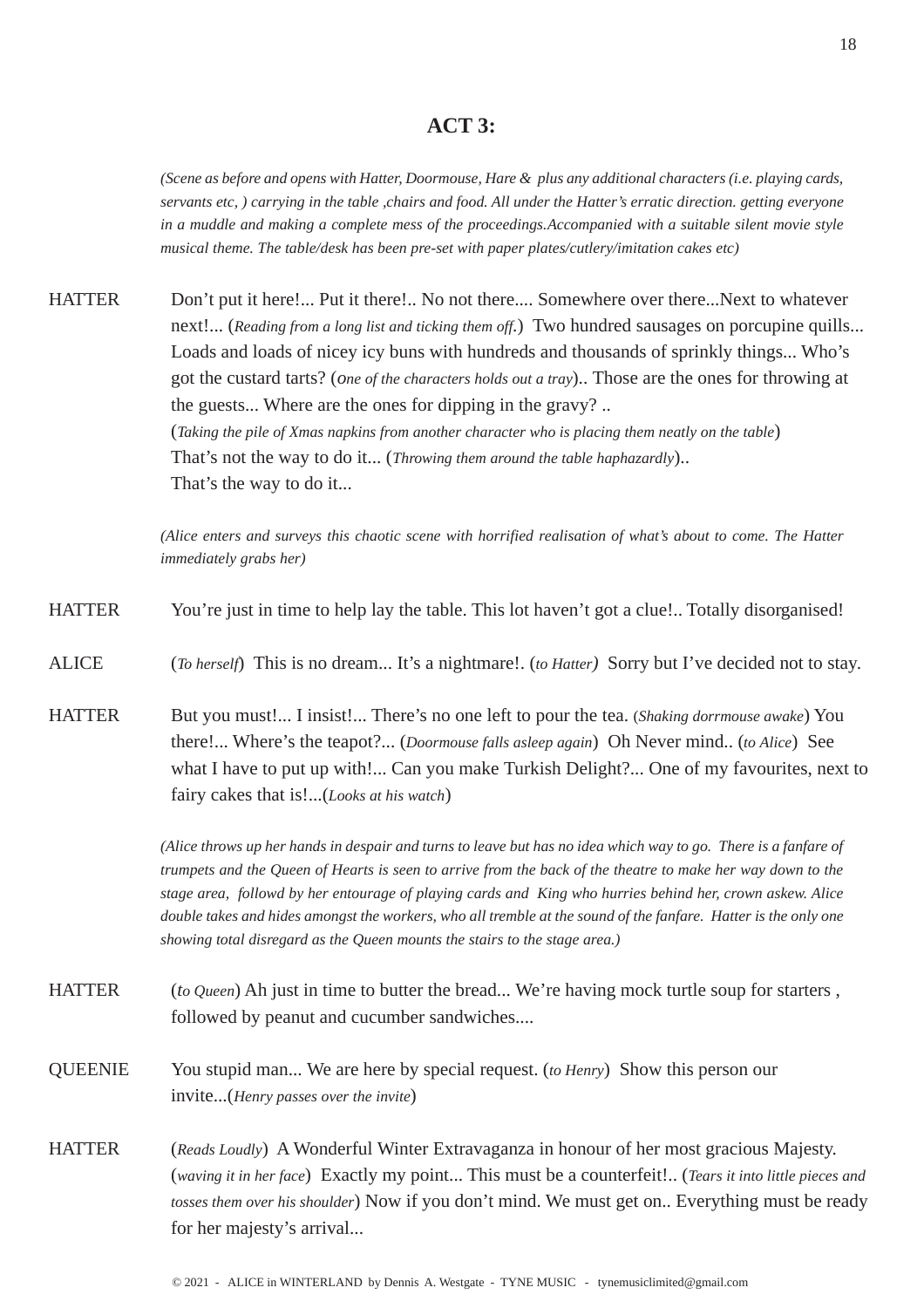19 QUEENIE That's me! That's me!.. HATTER What? What!... No No No!.. We aren't ready yet!... QUEENIE But I insist!.. HATTER You're just saying that to draw attention to yourself. (To Henry) She could be anybody. *(Henry slowly nods in agreement but the nod turns to a vigorous shake of his head under Queenie's glare)* QUEENIE (*Her temper rising*) Anybody! .... Anybody? (*Poking him in the chest to emphasise the point)* I am and have always been... And will always be... Not just any old Queen... But the one and only Queen of... ALICE HEARTS!... Yes that's definately the Queen of Hearts! *(All turn to look at Alice, who takes a defiant stance in exhasperation)* QUEENIE Yes!... That's right... That's who I am. *(Hatter unceremonoilsy tips the sleeping doormouse off the royal throne and kowtowing clears a way for the Queen to take her seat)* HATTER Would your ever most gracious majesty like a cup of tea? QUEENIE If I wasn't so hungry, I'd have you decapitated on the spot! Tea and cakes... That's what we are here for... Tea and cakes.... *(Hatter crooks a finger at Alice and mimes pouring of the tea)* ALICE (*Nose in the air*) Hmmmph!. I'm not yours (*nods at Queenie*) or anybody's lackey. I don't know why I'm here. I don't even belong here. All I want to do is go home, or any place far away from this crazy world. *(As she talks, the Hare manages to find the teapot and shakily pours out a cuppa and hands it to the Queen)* HATTER (*Apologetically to Queenie*) Can't get the staff these days... (*Offers her a cake*) QUEENIE (*Subconsciously takes a nibble then spits it out*) What's this?... Where's the tarts? Everyone knows Queenie loves her jam tarts, *(Everyone looks at everyone else with a fear of the consequences. They all look at Alice)* ALICE (*Folding her arms*) Don't look at me... I just got here.... (*To Queenie*) Sorry to mar this happy day but it looks like you'll just have to do without your.Jam Tarts! HATTER (*Boldy*) Hear... Hear!.. Well said! (*cowers under Queenie's glare*) I'm sure they're around here somewhere. ALICE (*Maliciously*) Unless someone has already eaten them. (*flippantly*) Or perhaps someone's hiding them, to enjoy later. (*Everyone backs away from the Hatter*) Or they were never here in the first place...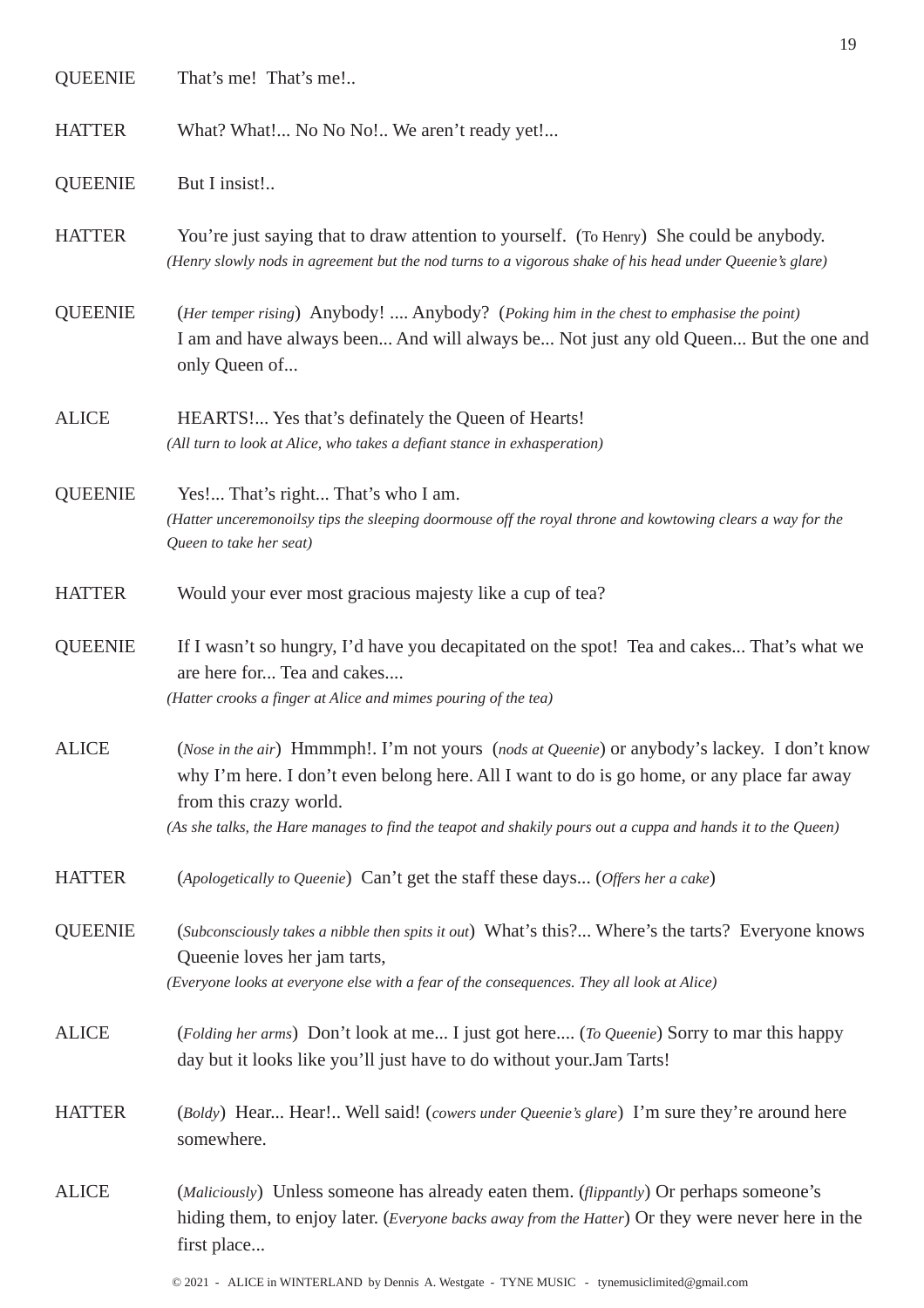- HATTER (*Smugly*) She appears to have absconded...., And took the jam tarts with her, no doubt!
- QUEENIE (*with menace)* Then we'll just have to lop off someone elses. (*To Hatter*) Won't we?
- HATTER (*Agitated)* Oh!.. Oh! (*taking out his pocket watch*) My.. My!...It's time I wasn't here.. I definately should be elsewhere (*Shows it to everyone*)

#### **Song: LOOK AT THE TIME**

Just look at the time, Just look at the time, It's nearly six o clock It's racing by, it's time to fly My tick has lost its tock I haven't had a bite to eat Since Doormouse was a Hobbit If you want to know, where carrots grow, You'd better ask the rabbit

Now tell me this, now tell me this, What makes a lemon yellow It could be red, it could be green, It even could be jello And why do stars come out at night When everyone is sleeping They say the moon is made of cheese, That's why the willow's weeping

Just look at the clock, just look at the clock, I'd swear it's standing still It's time for cake and sticky buns, So you can eat your fill And if there's any room to spare, There's always sherry trifle Don't like scones, then try the prawns, You'll find them quite delightful

Now tell me this, now tell me this, What makes the porridge lumpy The knave of hearts stole all the tarts, That's why the Queen's so grumpy And why do teapots have a spout, It really isn't funny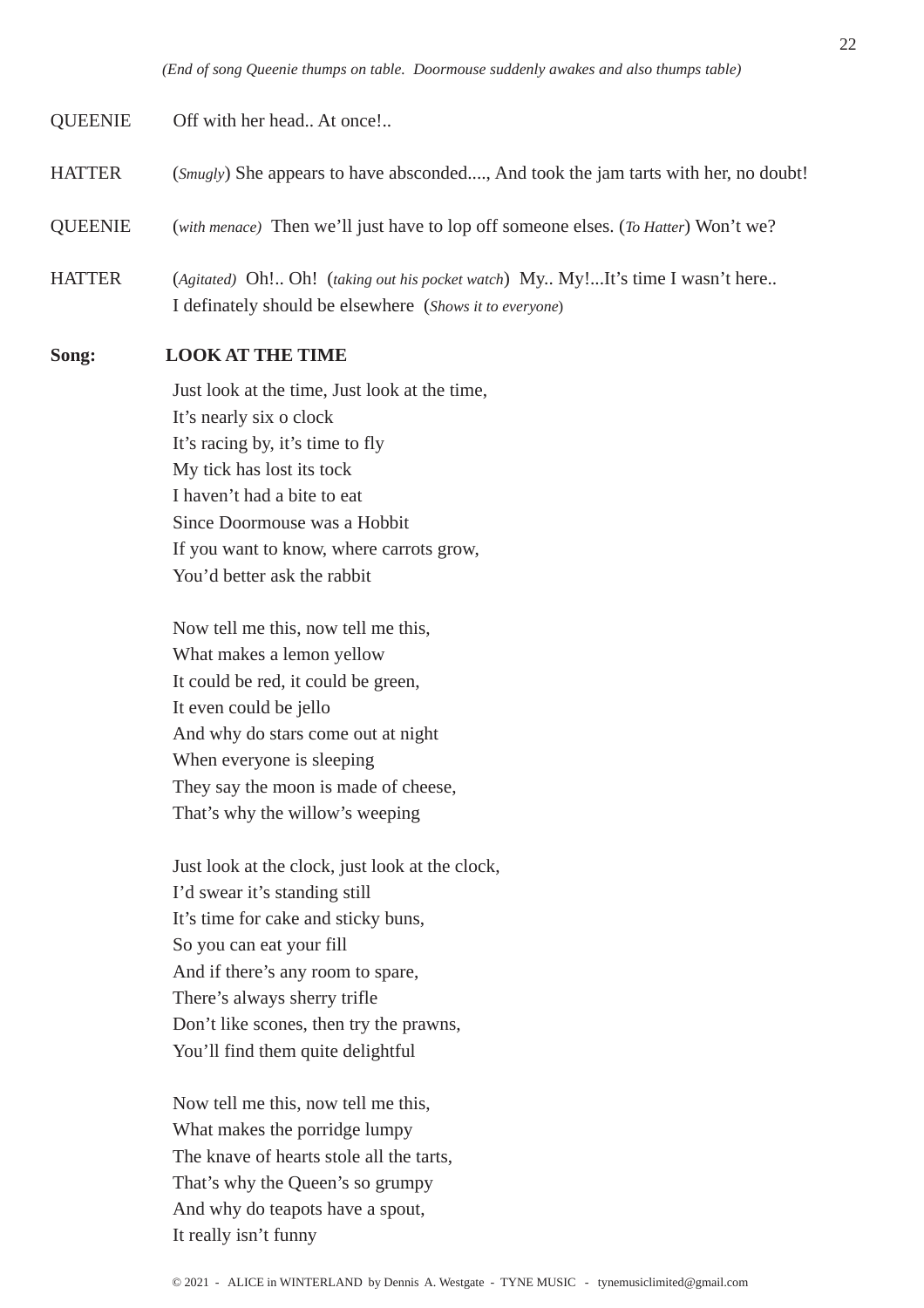**a new musical based on some of the characters created by Lewis Carroll words & music by** ENNIS A. WESTGATE

**© 2021 TYNE MUSIC**

**in**

**alice**

₾

#**. .. . .**

## SCORE

1

 $\mathcal{L} = \mathcal{L} \mathcal{L} = \mathcal{L} \mathcal{L}$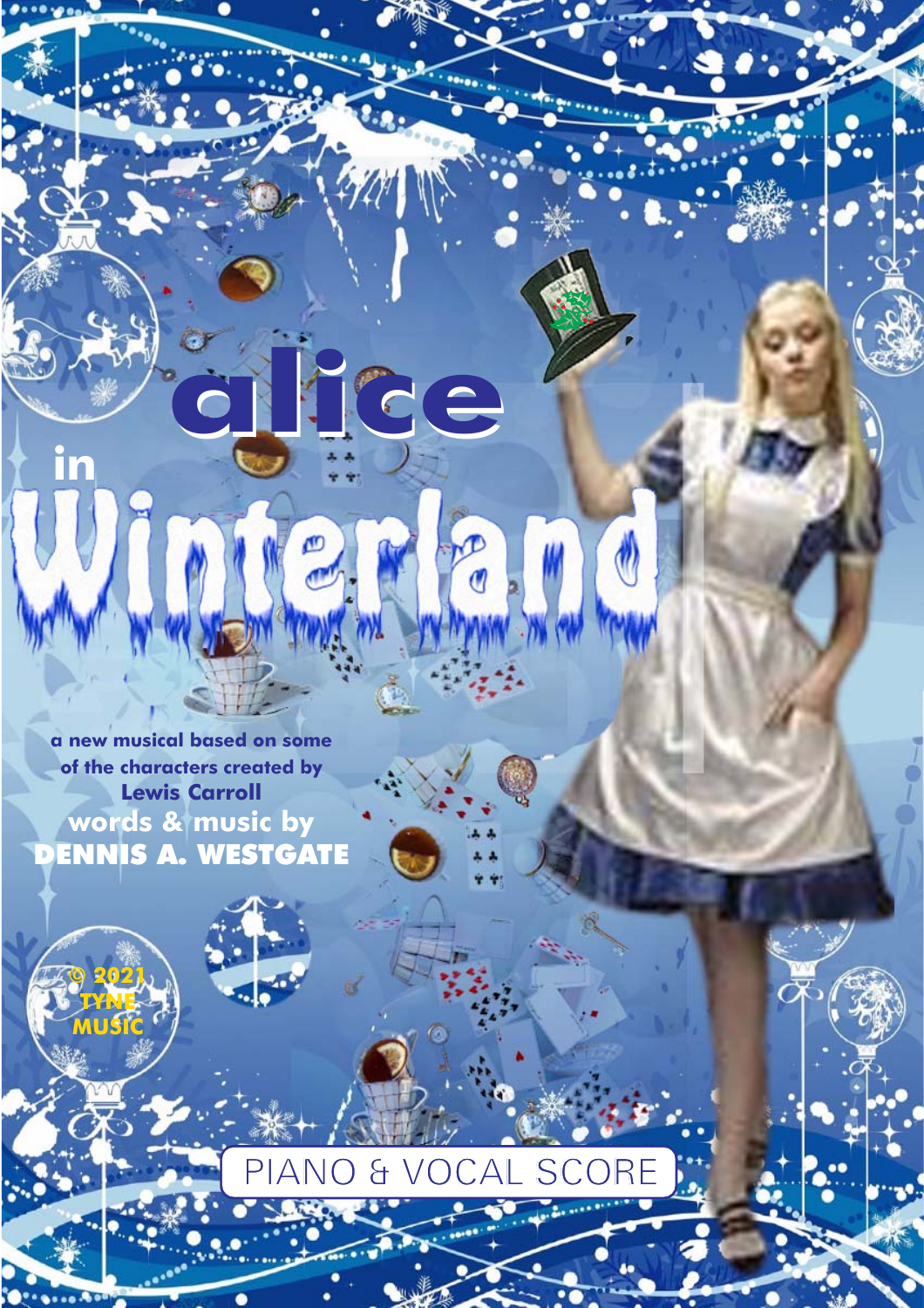

#### **THE MAIN PLAYERS**

| QUEENIE (also Charlotte)  Female actor/singer |  |
|-----------------------------------------------|--|
|                                               |  |
|                                               |  |
|                                               |  |
|                                               |  |
|                                               |  |
|                                               |  |

ALSO:- King Henry & Knave of Hearts *(trumpeter)*

**THE CHORUS** Various Wonderland Characters • The Frosticles • Playing Cards

### **THE MUSIC**

| ALL RIGHTS RESERVED © 2021 Dennis A. Westgate - www.tynemusic.com |  |  |  |  |  |
|-------------------------------------------------------------------|--|--|--|--|--|
|                                                                   |  |  |  |  |  |
|                                                                   |  |  |  |  |  |
|                                                                   |  |  |  |  |  |
|                                                                   |  |  |  |  |  |
|                                                                   |  |  |  |  |  |
|                                                                   |  |  |  |  |  |
|                                                                   |  |  |  |  |  |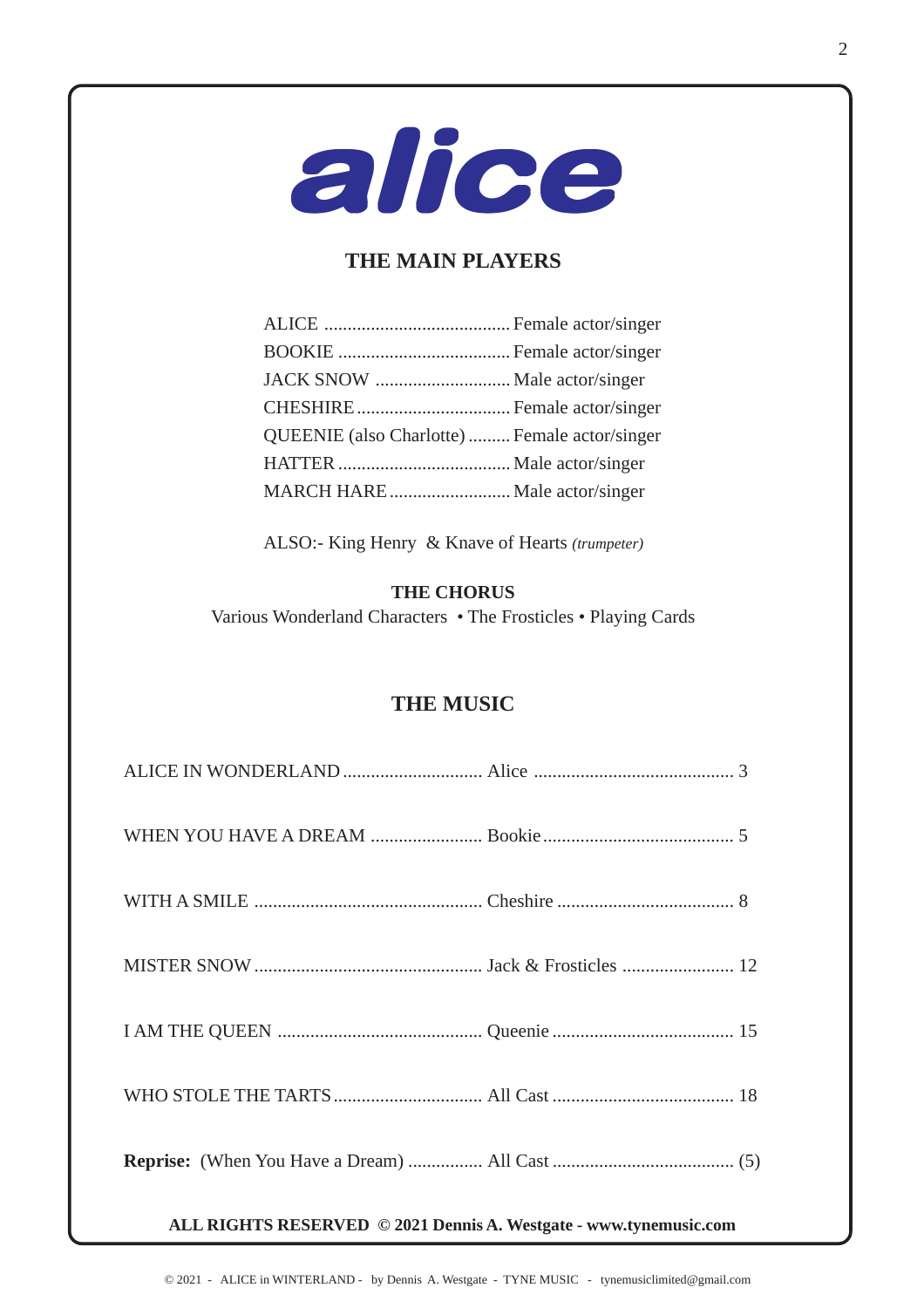### **Alice in Wonderland**

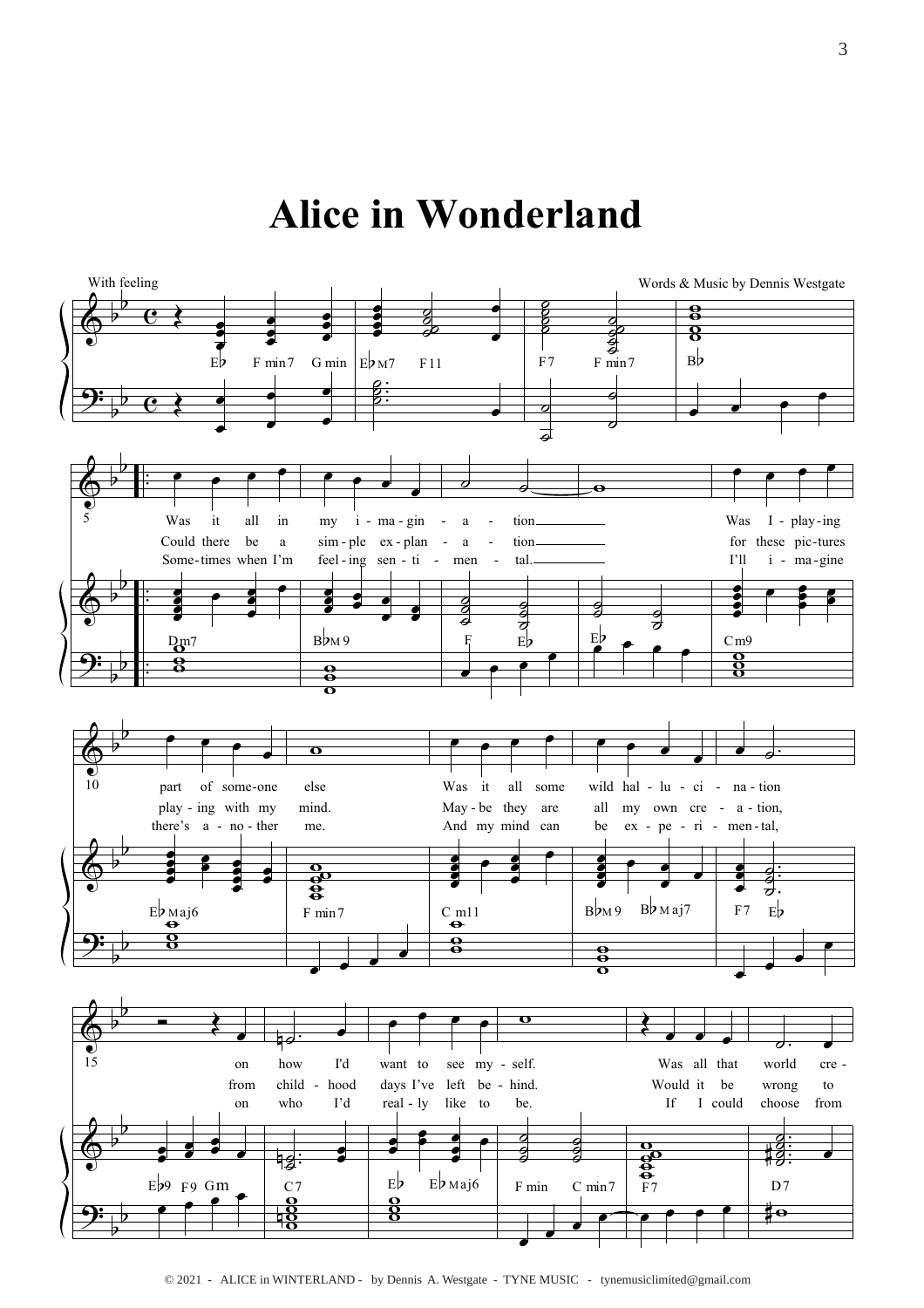## **When You Have a Dream**



<sup>© 2021 -</sup> ALICE in WINTERLAND - by Dennis A. Westgate - TYNE MUSIC - tynemusiclimited@gmail.com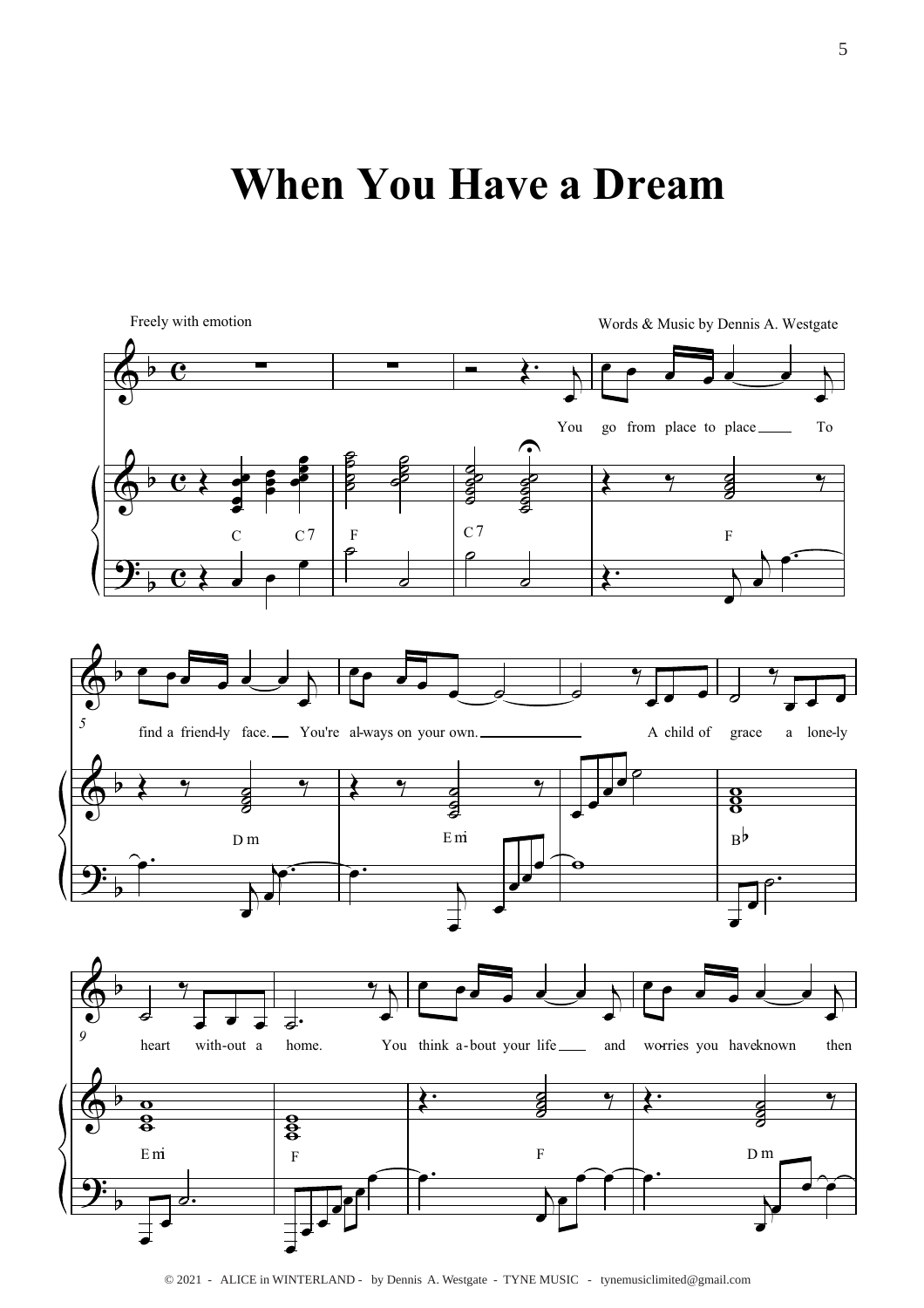

<sup>© 2021 -</sup> ALICE in WINTERLAND - by Dennis A. Westgate - TYNE MUSIC - tynemusiclimited@gmail.com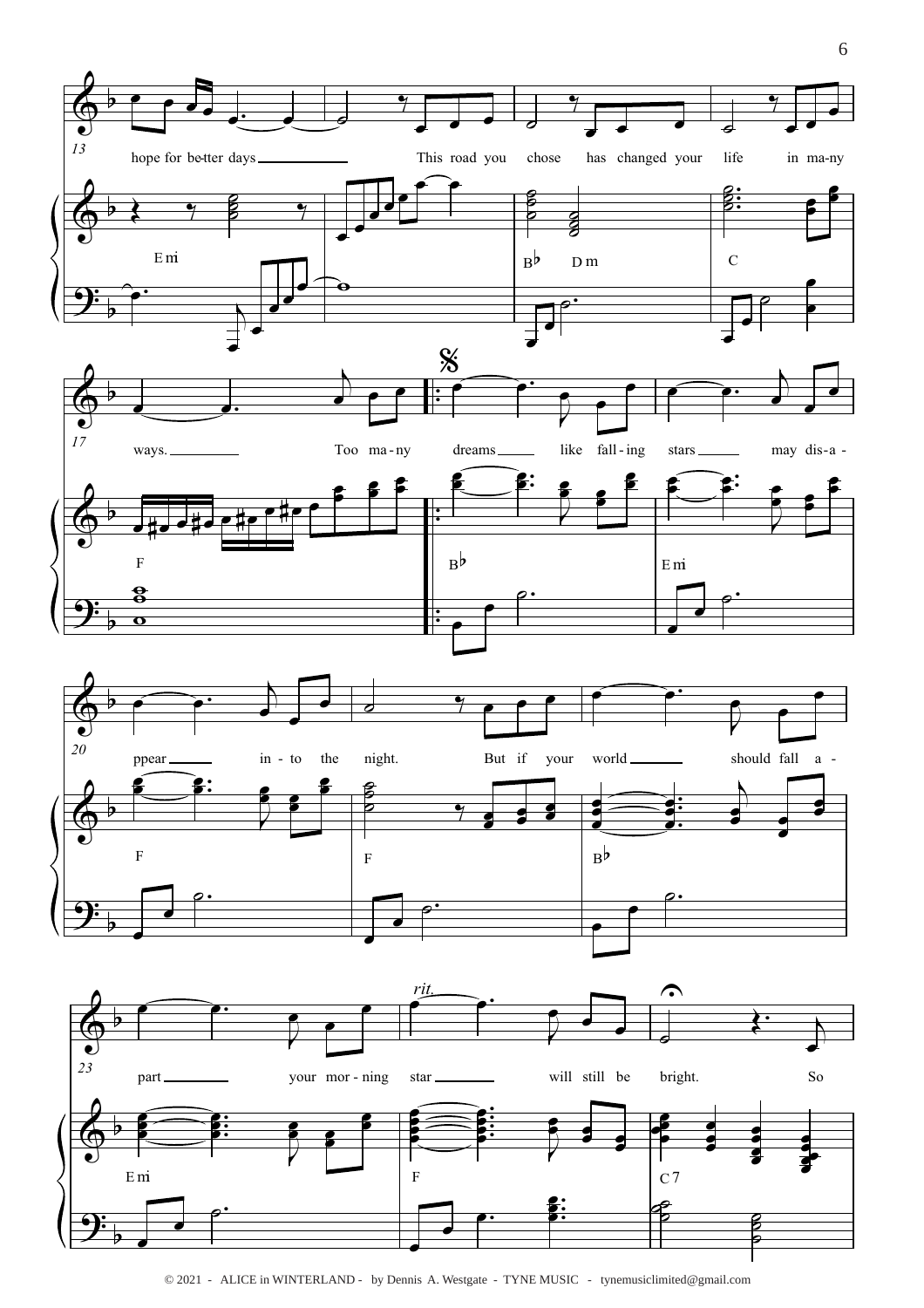## **With a Smile**



<sup>© 2021 -</sup> ALICE in WINTERLAND - by Dennis A. Westgate - TYNE MUSIC - tynemusiclimited@gmail.com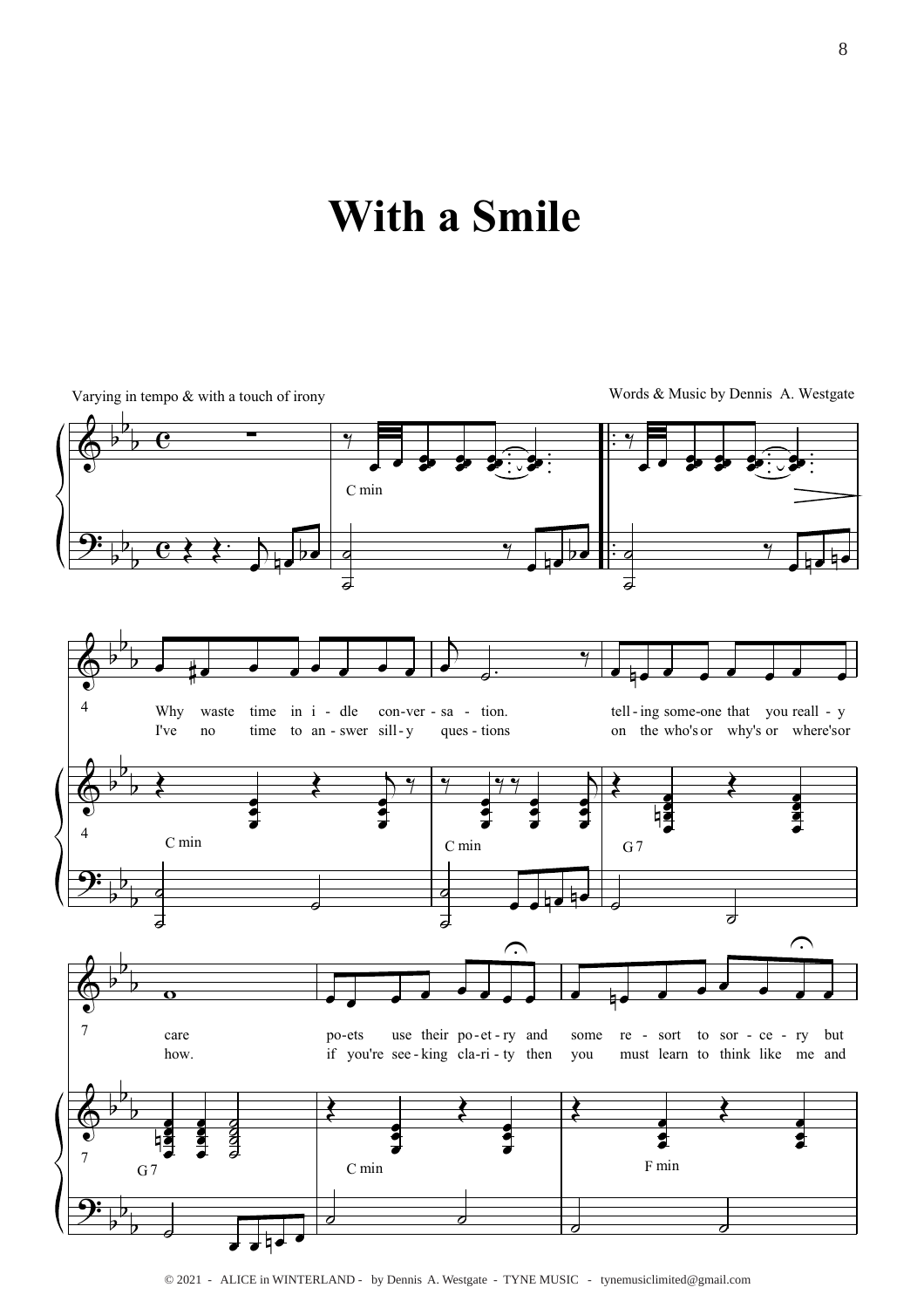

© 2021 - ALICE in WINTERLAND - by Dennis A. Westgate - TYNE MUSIC - tynemusiclimited@gmail.com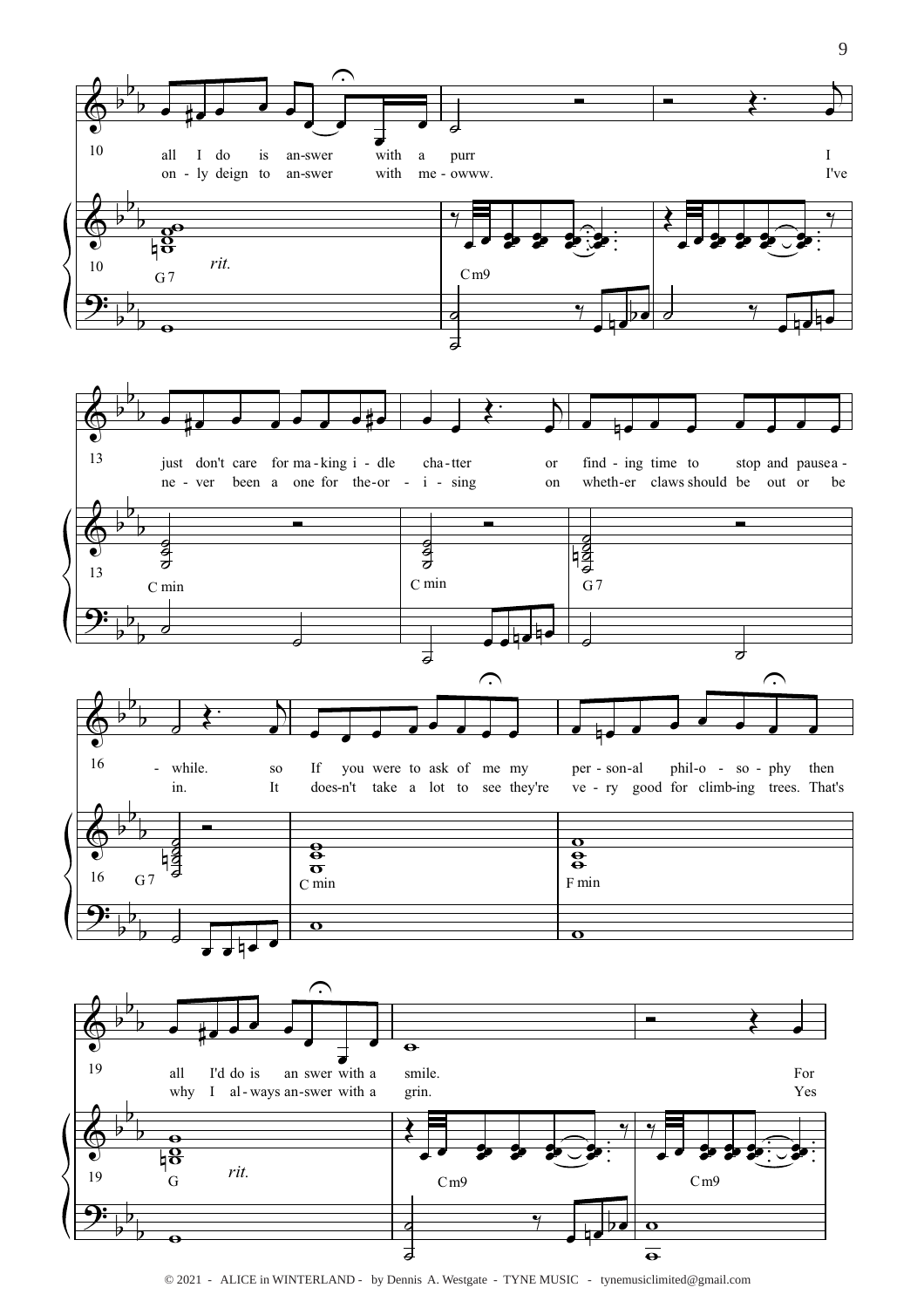## **Mister Snow**

(Song & Dance number)

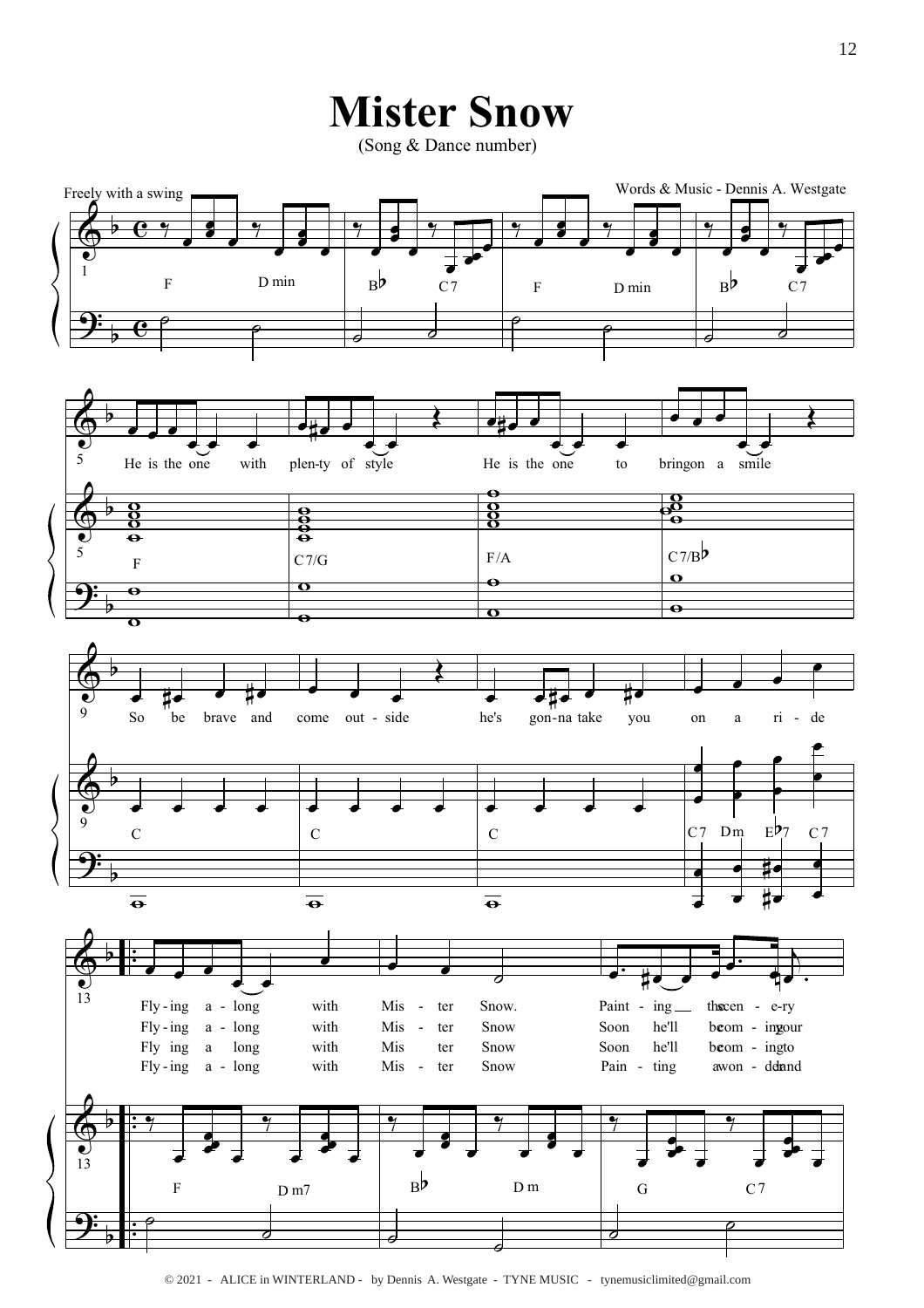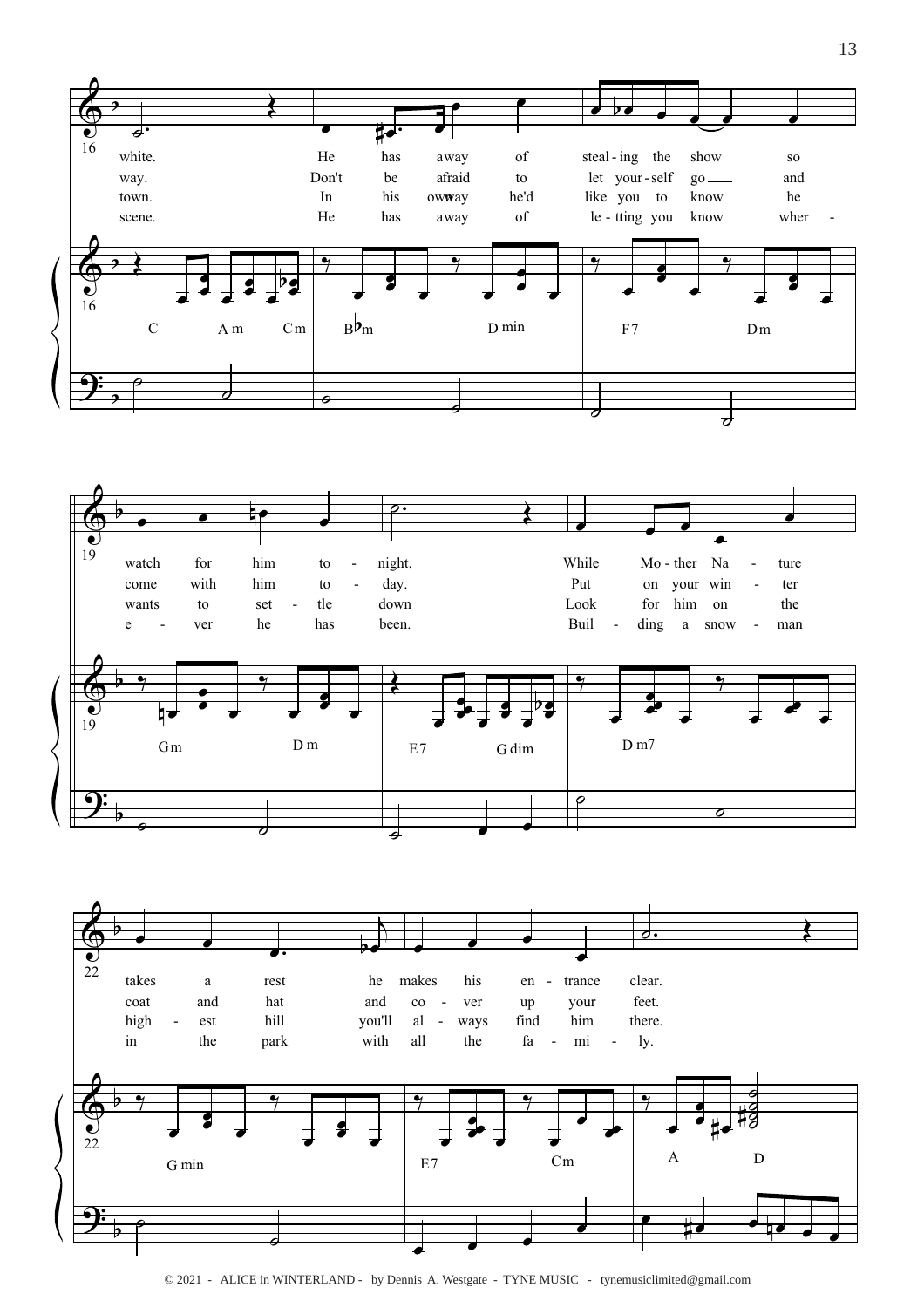## I am the Queen

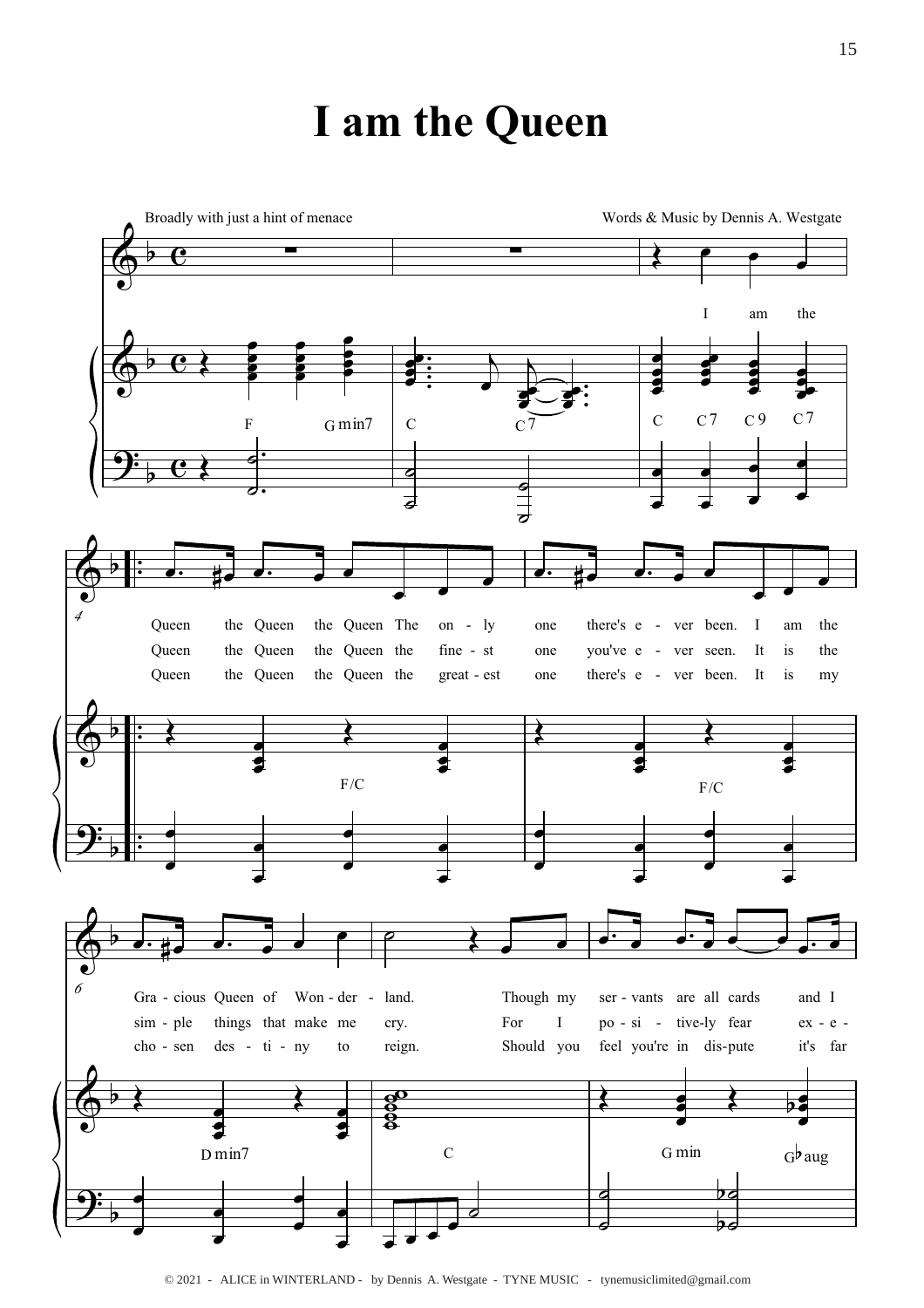## **Who Stole the Tarts**